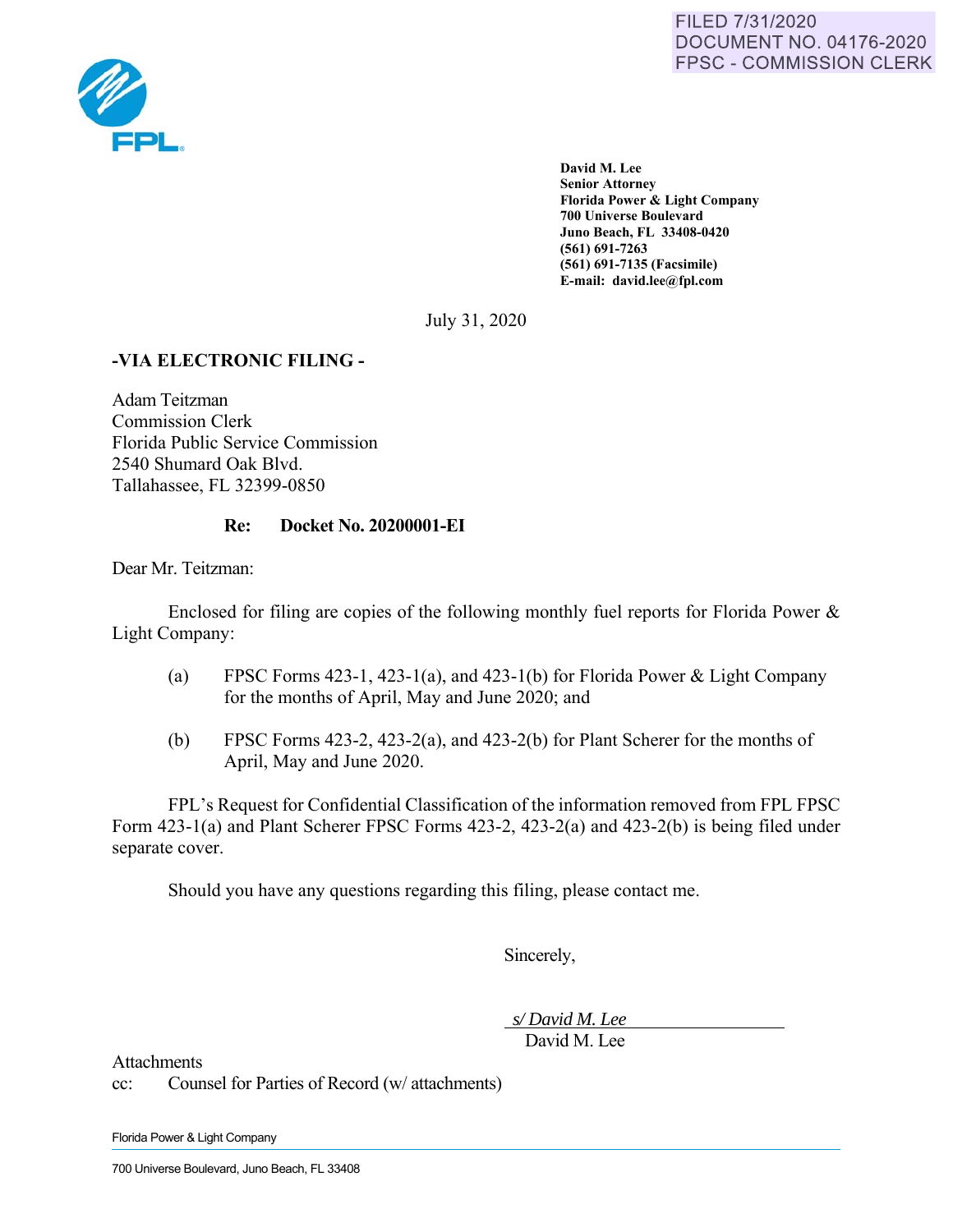### **CERTIFICATE OF SERVICE Docket No. 20200001-EI**

**I HEREBY CERTIFY** that copies of foregoing has been served via electronic mail to the parties listed below on this 31st day of July 2020 to the following:

Suzanne Brownless Division of Legal Services **Florida Public Service Commission**  2540 Shumard Oak Blvd. Tallahassee, Florida 32399-0850 sbrownle@psc.state.fl.us

Dianne M. Triplett 299 First Avenue North St. Petersburg, Florida 33701 dianne.triplett@duke-energy.com

Matthew R. Bernier Duke Energy Florida 106 East College Avenue, Suite 800 Tallahassee, Florida 32301 matthew.bernier@duke-energy.com FLRegulatoryLegal@duke-energy.com **Attorneys for Duke Energy Florida** 

Beth Keating Gunster Law Firm 215 South Monroe Street, Suite 601 Tallahassee, Florida 32301-1804 bkeating@gunster.com **Attorneys for Florida Public Utilities Company** 

Mike Cassel Director Regulatory Affairs **Florida Public Utilities Company**  208 Wildlight Avenue Yulee, Florida 32097 mcassel@fpuc.com

J.R. Kelly Patricia A. Christensen Charles J. Rehwinkel Thomas A. (Tad) David Mireille Fall-Fry Stephanie Morse **Office of Public Counsel**  c/o The Florida Legislature 111 West Madison St., Room 812 Tallahassee, FL 32399-1400 kelly.jr@leg.state.fl.us christensen.patty@leg.state.fl.us rehwinkel.charles@leg.state.fl.us david.tad@leg.state.fl.us fall-fry.mireille@leg.state.fl.us morse.stephanie@leg.state.fl.us

James D. Beasley J. Jeffrey Wahlen Malcolm N. Means Ausley & McMullen P.O. Box 391 Tallahassee, Florida 32302 jbeasley@ausley.com jwahlen@ausley.com mmeans@ausley.com **Attorneys for Tampa Electric Company** 

Paula K. Brown, Manager **Tampa Electric Company**  Regulatory Coordinator Post Office Box 111 Tampa, Florida 33601-0111 regdept@tecoenergy.com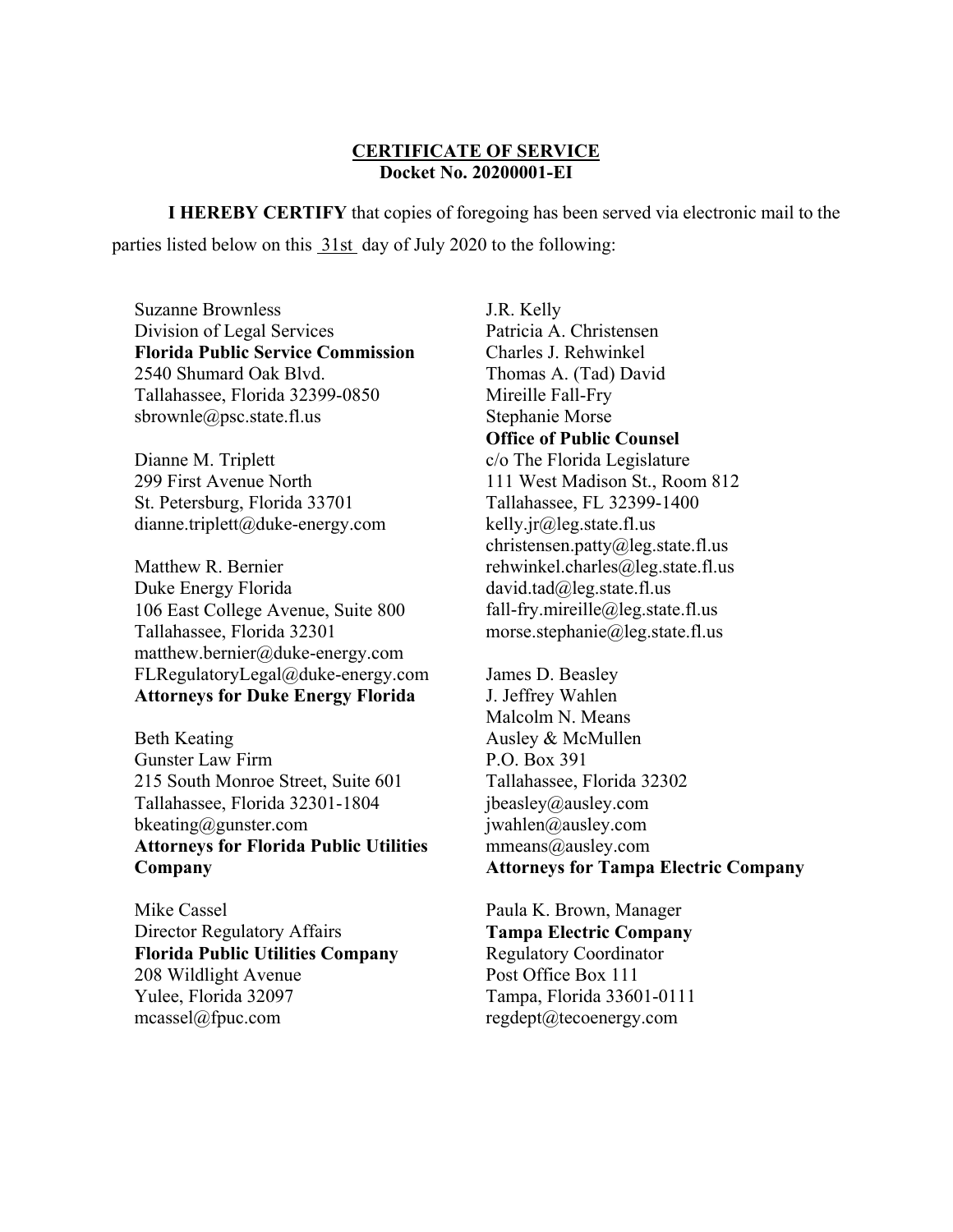Jon C. Moyle Moyle Law Firm, P.A. 118 N. Gadsden St. Tallahassee, Florida 32301 jmoyle@moylelaw.com mqualls@moylelaw.com **Attorneys for Florida Industrial Power Users Group** 

James W. Brew Laura A. Wynn Stone Mattheis Xenopoulos & Brew, PC 1025 Thomas Jefferson Street, NW Eighth Floor, West Tower Washington, DC 20007-5201 jbrew@smxblaw.com lwb@smxblaw.com **Attorneys for White Springs Agricultural Chemicals, Inc. d/b/a PCS Phosphate - White Springs** 

Russell A. Badders Vice President & Associate General Counsel One Energy Place, Bin 100 Pensacola, FL 32520-0100 russell.badders@nexteraenergy.com Telephone: (850) 444-6550 **Attorneys for Gulf Power Company** 

By: *s/ David M. Lee* 

 David M. Lee Florida Bar No. 103152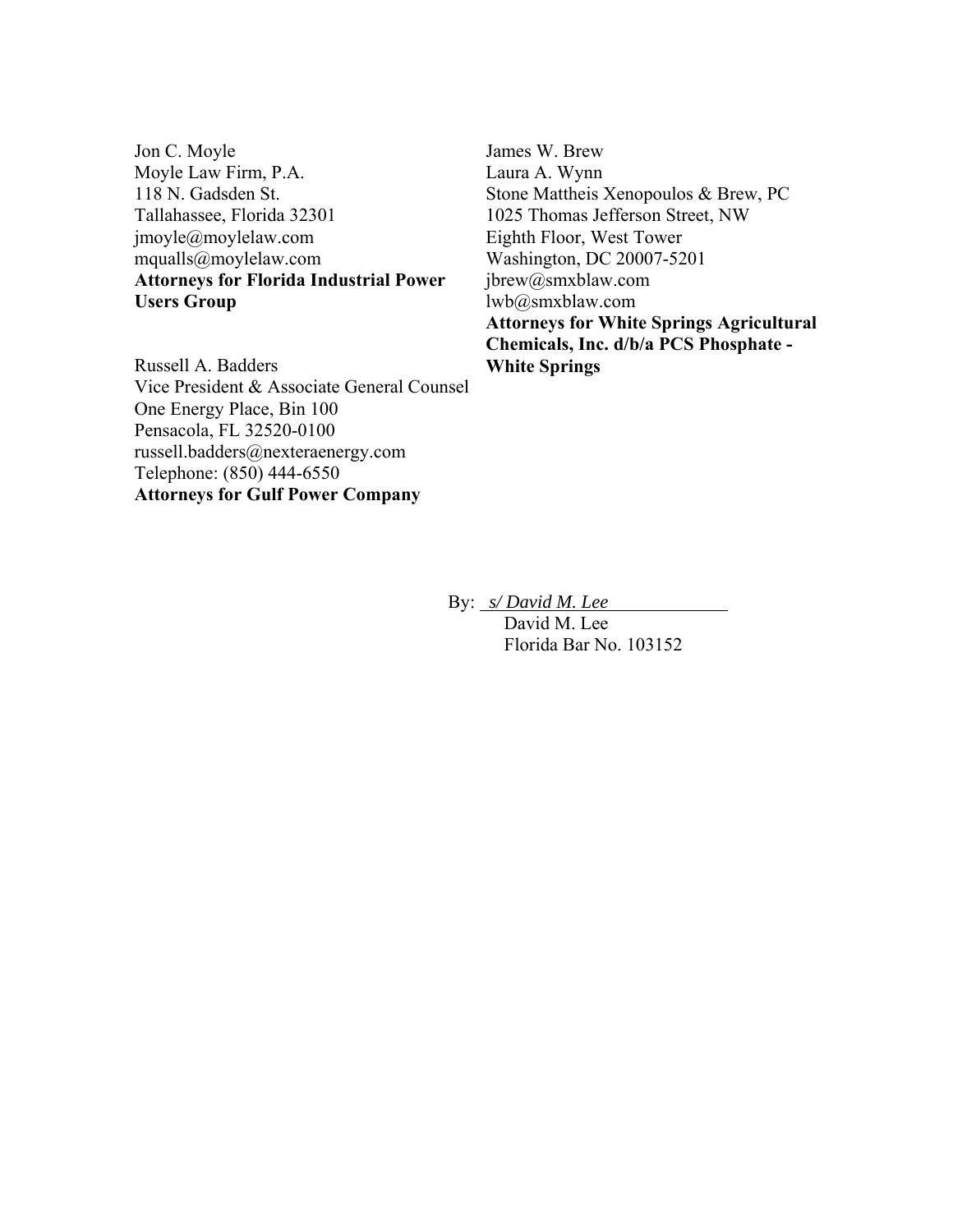FPSC FORM NO. 423-1

1. REPORTING MONTH: APR YEAR: 2020

2. REPORTING COMPANY: FLORIDA POWER \_LIGHT COMPANY

MONTHLY REPORT OF COST ANO QUALITY OF FUEL OIL FOR ELECTRIC PLANTS ORIGIN, VOLUME, DELIVERED PRICE AND AS RECEIVED QUANTITY

3. NAME, TITLE \_TELEPHONE NUMBER OF CONTACT PERSON CONCERNING DATA SUBMITTED ON THIS FORM: RENAE DEATON, REGULATORY AFFAIRS, (561) 691-2839

4. SIGNATURE OF OFFICIAL SUBMITTING REPORT

5. DATE COMPLETED: 07/20/2020

| LINE      |              |                 |                       | <b>PURCHASE</b> | <b>DELIVERY</b> | <b>DELIVERY</b> | TYPE |            | <b>BTU</b><br>CONTENT |                  | <b>DELIVERED</b> |
|-----------|--------------|-----------------|-----------------------|-----------------|-----------------|-----------------|------|------------|-----------------------|------------------|------------------|
| <b>NO</b> | <b>PLANT</b> | <b>SUPPLIER</b> | <b>SHIPPING POINT</b> | <b>TYPE</b>     | <b>LOCATION</b> | DATE            | OIL  | SULFUR (%) | (BTU / GAL)           | VOLUME<br>(BBLS) | PRICE<br>(S/BEL) |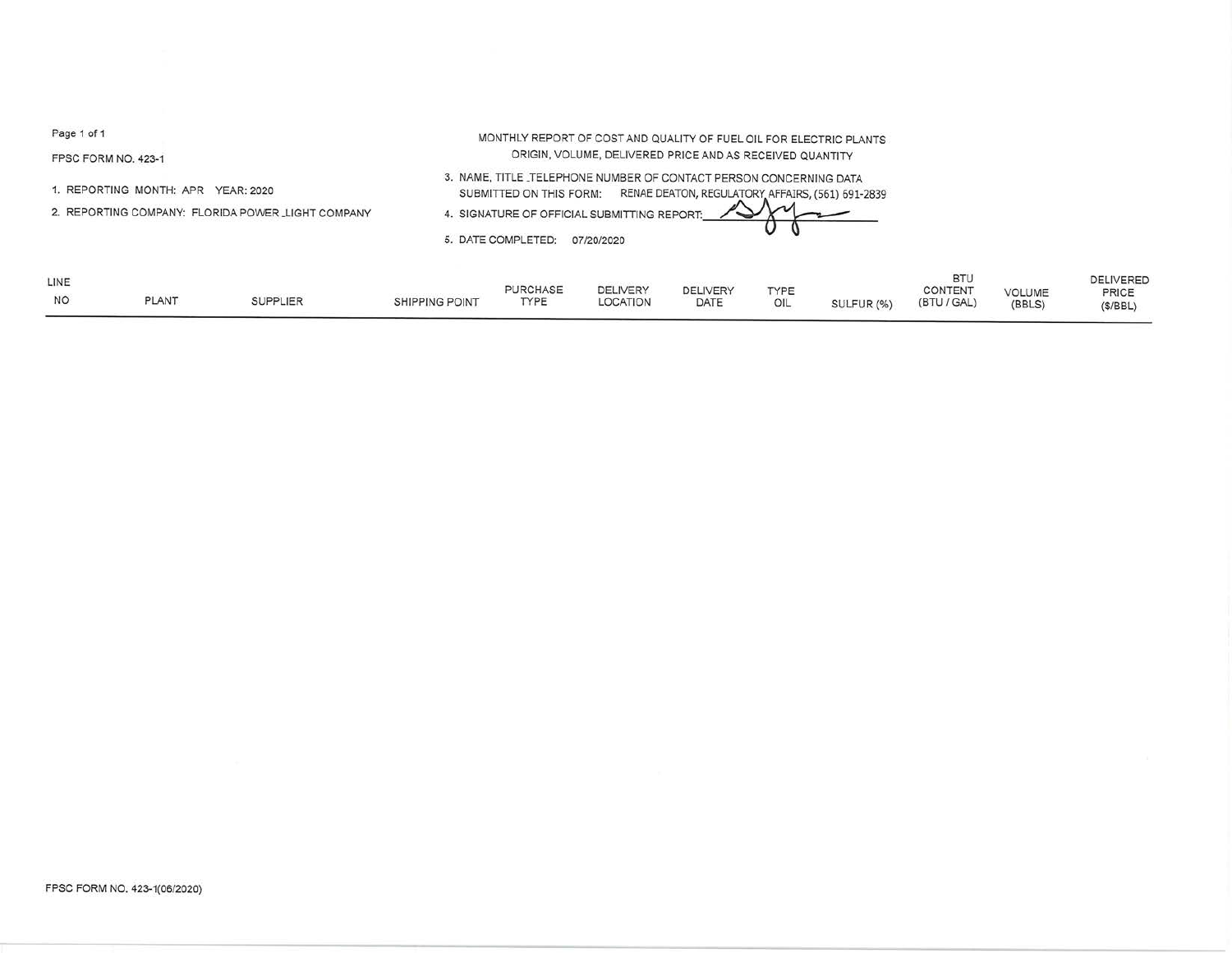FPSC FORM NO. 423-1 (a}

1. REPORTING MONTH: APR YEAR: 2020

2. REPORTING COMPANY: FLORIDA POWER \_LIGHT COMPANY



|                   |              |                 |                             |                         |     |                       | (H)             |                 | (J) | (K)        | (L)     | (M)     | (N)     |         |                                                                                                                                              |         | (R)              |
|-------------------|--------------|-----------------|-----------------------------|-------------------------|-----|-----------------------|-----------------|-----------------|-----|------------|---------|---------|---------|---------|----------------------------------------------------------------------------------------------------------------------------------------------|---------|------------------|
| LINE<br><b>NO</b> | <b>PLANT</b> | <b>SUPPLIER</b> | <b>DELIVERY</b><br>LOCATION | <b>DELIVERY</b><br>DATE | OIL | TYPE VOLUME<br>(BBLS) | PRICE<br>(S/RR) | INVOICE INVOICE |     | <b>NET</b> | (S/BBL) | (S/BEL) | (S/BEL) | (S/BEL) | NET QUALITY EFFECTIVE TRANSP ADDITIONAL OTHER DELIVERED<br>AMOUNT DISCOUNT AMOUNT PRICE ADJUST. PUR PRICE TO TERM TRANS CHGS CHGS<br>(S/BEL) | (S/BBL) | PRICE<br>(S/BEL) |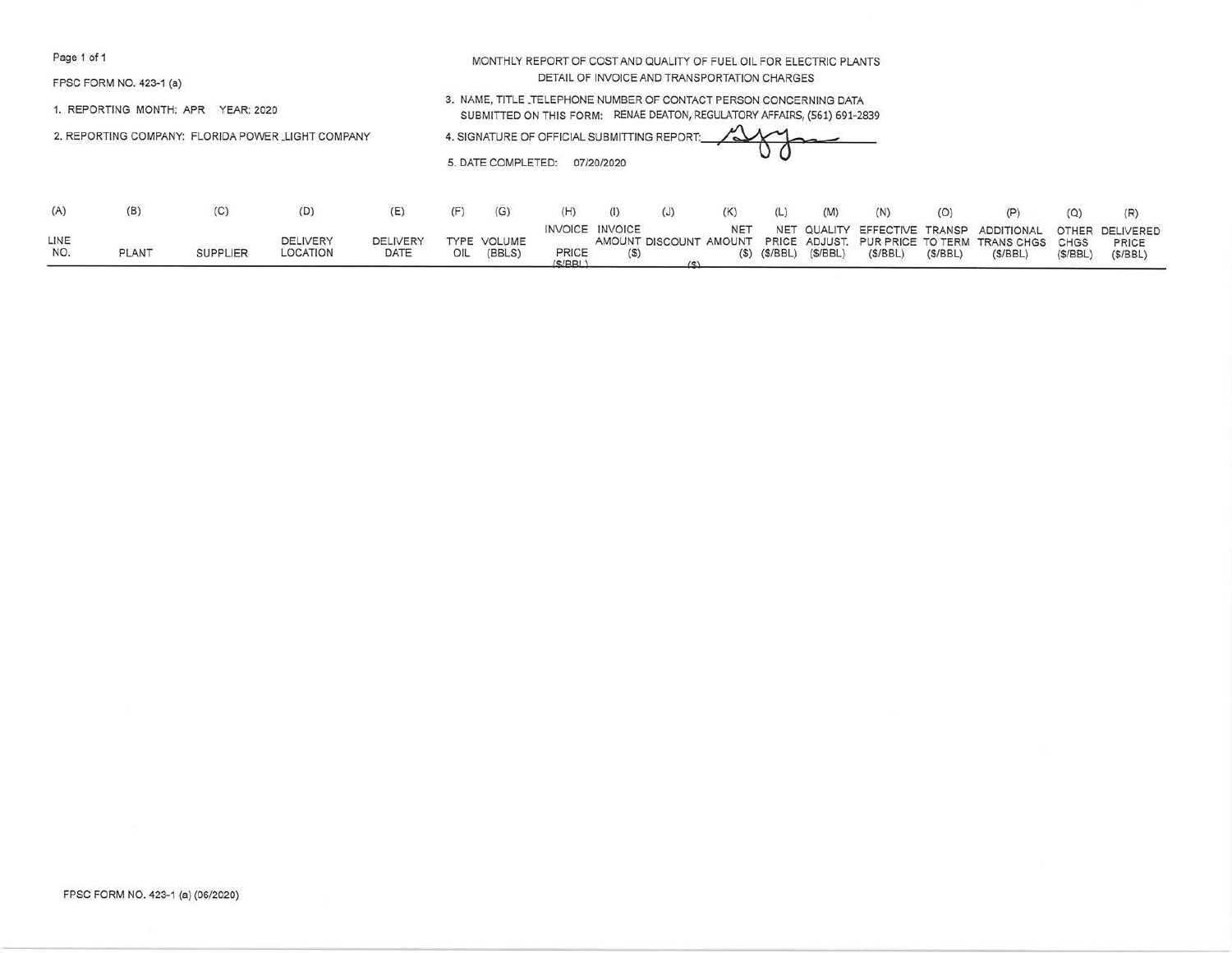|      | FPSC FORM NO. 423-1(b) |              |                                          |            |               |             |                   |                              |        |                              | MONTHLY REPORT OF COST AND QUALITY OF FUEL OIL FOR ELECTRIC PLANTS<br>REPORT OF ADJUSTMENTS TO PREVIOUS OIL DELIVERIES |                                                  |
|------|------------------------|--------------|------------------------------------------|------------|---------------|-------------|-------------------|------------------------------|--------|------------------------------|------------------------------------------------------------------------------------------------------------------------|--------------------------------------------------|
|      | 1. REPORTING MONTH:    |              | April                                    |            | YEAR:         | 2020        |                   | SUBMITTED ON THIS FORM:      |        |                              | 3. NAME, TITLE, & TELEPHONE NUMBER OF CONTACT PERSON CONCERNING DATA                                                   | RENAE DEATON, REGULATORY AFFAIRS, (561) 691-2839 |
|      | 2. REPORTING COMPANY:  |              | <b>FLORIDA POWER &amp; LIGHT COMPANY</b> |            |               |             |                   |                              |        | 5. DATE COMPLETED: 7/20/2020 | 4. SIGNATURE OF OFFICIAL SUBMITTING REPORT:                                                                            |                                                  |
|      |                        |              |                                          |            |               |             |                   |                              |        | <b>NEW</b>                   |                                                                                                                        |                                                  |
|      |                        | <b>FORM</b>  |                                          | ORIGINAL   | OLD           |             | COLUMN            |                              |        | DELIVERED                    |                                                                                                                        |                                                  |
| LINE | <b>MONTH</b>           | <b>PLANT</b> |                                          | LINE       | <b>VOLUME</b> | <b>FORM</b> | <b>DESIGNATOR</b> | OLD                          | NEW    | PRICE                        |                                                                                                                        |                                                  |
| NO.  | REPORTED               | NAME         | <b>SUPPLIER</b>                          | NUMBER     | (BBLS)        | NO.         | & TITLE           | VALUE                        | VALUE  | (S/BBL)                      | <b>REASON FOR REVISION</b>                                                                                             |                                                  |
| (A)  | (B)                    | $\sqrt{C}$   | (D)                                      | <u>(E)</u> | (E)           | <u>(G)</u>  | (H)               | $\langle \mathbf{l} \rangle$ | $\cup$ | (K)                          | (L)                                                                                                                    |                                                  |

1 NONE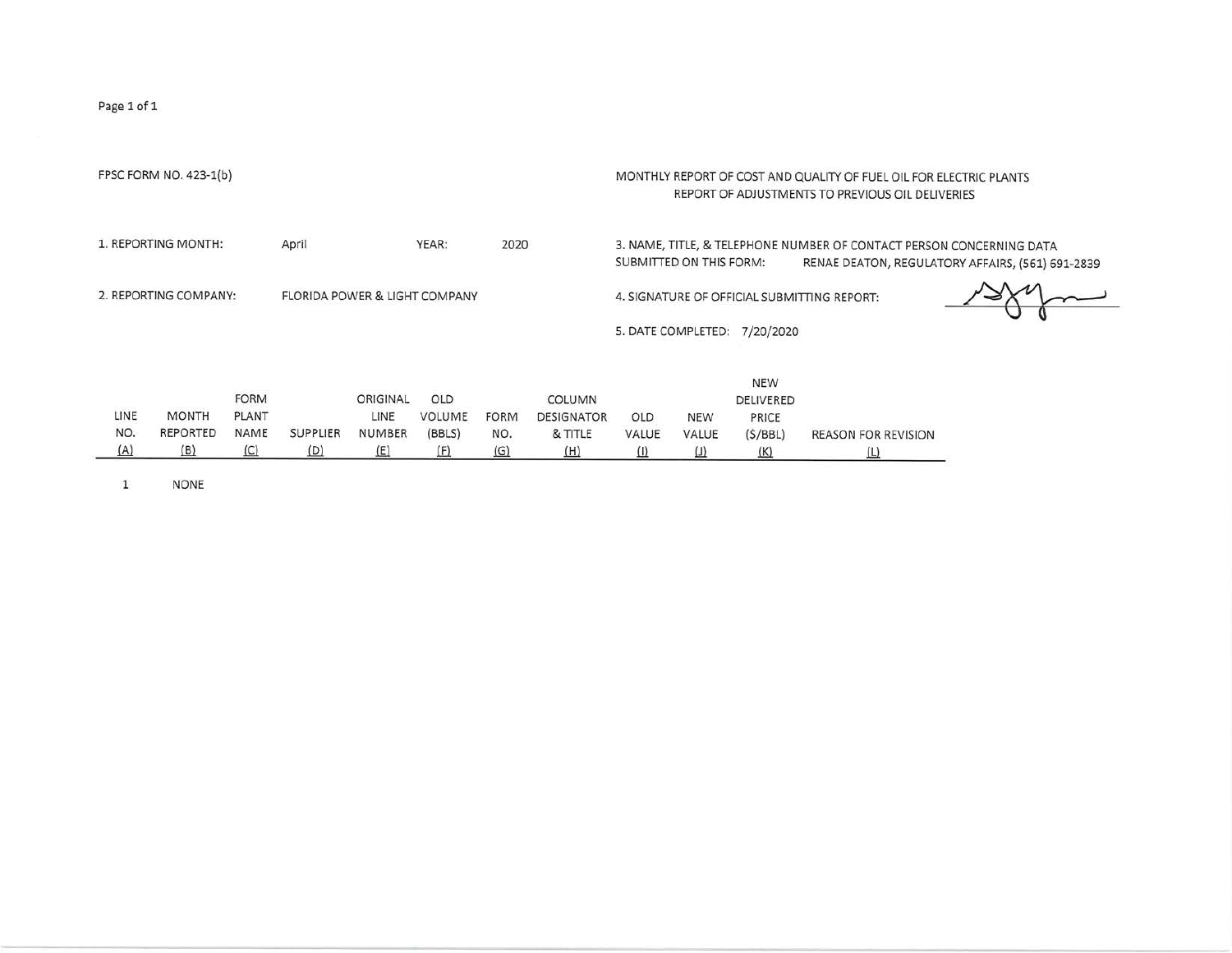#### **MONTHLY REPORT OF COST AND QUALITY OF COAL FOR ELECTRIC PLANTS ORIGIN, TONNAGE, DELIVERED PRICE, AND AS RECEIVED QUALITY**

| 1. Reporting Month:   | April              | Year:                                    | 2020 |    | Submitted on this Form: Renae Deaton               |           | Name, Title & Telephone Number of Contact Person Concerning Data |
|-----------------------|--------------------|------------------------------------------|------|----|----------------------------------------------------|-----------|------------------------------------------------------------------|
| 2. Reporting Company: |                    | <b>FLORIDA POWER &amp; LIGHT COMPANY</b> |      |    | 561 691-2839                                       |           |                                                                  |
| 3. Plant Name:        | <b>R.W.SCHERER</b> |                                          |      |    | 5. Signature of Official Submitting Report: Claude |           |                                                                  |
|                       |                    |                                          |      | 6. | Date Completed:                                    | 20-Jul-20 |                                                                  |

|    |                                          | FPSC Form No. 423-2         |                                        |                                | MONTHLY REPORT OF COST AND QUALITY OF COAL FOR ELECTRIC PLANTS<br>ORIGIN, TONNAGE, DELIVERED PRICE, AND AS RECEIVED QUALITY |                    |                                     |                                                      |                                                                                                             |                                    |                                   |                               |                                          |
|----|------------------------------------------|-----------------------------|----------------------------------------|--------------------------------|-----------------------------------------------------------------------------------------------------------------------------|--------------------|-------------------------------------|------------------------------------------------------|-------------------------------------------------------------------------------------------------------------|------------------------------------|-----------------------------------|-------------------------------|------------------------------------------|
|    |                                          | 1. Reporting Month:         | April                                  | Year:                          | 2020                                                                                                                        |                    |                                     |                                                      | 4. Name, Title & Telephone Number of Contact Person Concerning Data<br>Submitted on this Form: Renae Deaton |                                    |                                   |                               |                                          |
| 2. |                                          | Reporting Company:          |                                        | FLORIDA POWER & LIGHT COMPANY  |                                                                                                                             |                    | 561 691-2839                        |                                                      |                                                                                                             |                                    |                                   |                               |                                          |
| 3. | Plant Name:                              |                             | <b>R.W.SCHERER</b>                     |                                |                                                                                                                             |                    | 5.                                  |                                                      | Signature of Official Submitting Report:                                                                    |                                    |                                   |                               |                                          |
|    |                                          |                             |                                        |                                |                                                                                                                             |                    | 6.<br>Date Completed:               |                                                      | 20-Jul-20                                                                                                   |                                    |                                   |                               |                                          |
|    | Line<br>$\underline{\text{No}}$ .<br>(a) | <b>Supplier Name</b><br>(b) | Mine<br>Location<br>$\left( 0 \right)$ | Purchase<br><b>Type</b><br>(d) | Transport<br>Mode<br>(e)                                                                                                    | <b>Tons</b><br>(f) | Purchase<br>Price<br>(S/Ton)<br>(g) | Effective<br>Transport<br>Charges<br>(S/ Ton)<br>(h) | Total<br><b>FOB Plant</b><br>Price<br>\$/Tom)<br>(i)                                                        | Sulfur<br>Content<br>$($ %)<br>(j) | Btu<br>Content<br>(Btu/lb)<br>(k) | Ash<br>Content<br>(26)<br>(1) | Moisture<br>Content<br><u>(%)</u><br>(m) |
|    | (1)                                      | BUCKSKIN MINING CO.         | 19/WY/5                                | $\mathbb S$                    | UR                                                                                                                          | 11,158.19          |                                     |                                                      | 43.090                                                                                                      | 0.34                               | 8,394                             | 4.51                          | 29.81                                    |
|    | (2)                                      | KENNECOTT                   | 19/WY/5                                | S                              | UR                                                                                                                          | 20,977.69          |                                     |                                                      | 43.519                                                                                                      | 0.29                               | 8,525                             | 4.68                          | 29.27                                    |
|    | (3)                                      | PEABODY COALSALES, LLC      | 19/WY/5                                | S                              | <b>UR</b>                                                                                                                   | 16,111.71          |                                     |                                                      | 43.173                                                                                                      | 0.34                               | 8,487                             | 4.92                          | 29.64                                    |
|    |                                          | REDACTED VERSION Page 3     |                                        |                                |                                                                                                                             |                    |                                     |                                                      |                                                                                                             |                                    |                                   |                               |                                          |
|    |                                          |                             |                                        |                                |                                                                                                                             | <b>EDITED COPY</b> |                                     |                                                      |                                                                                                             |                                    | $\sim 10^{-11}$                   |                               |                                          |
|    |                                          |                             |                                        |                                |                                                                                                                             |                    |                                     |                                                      |                                                                                                             |                                    |                                   |                               |                                          |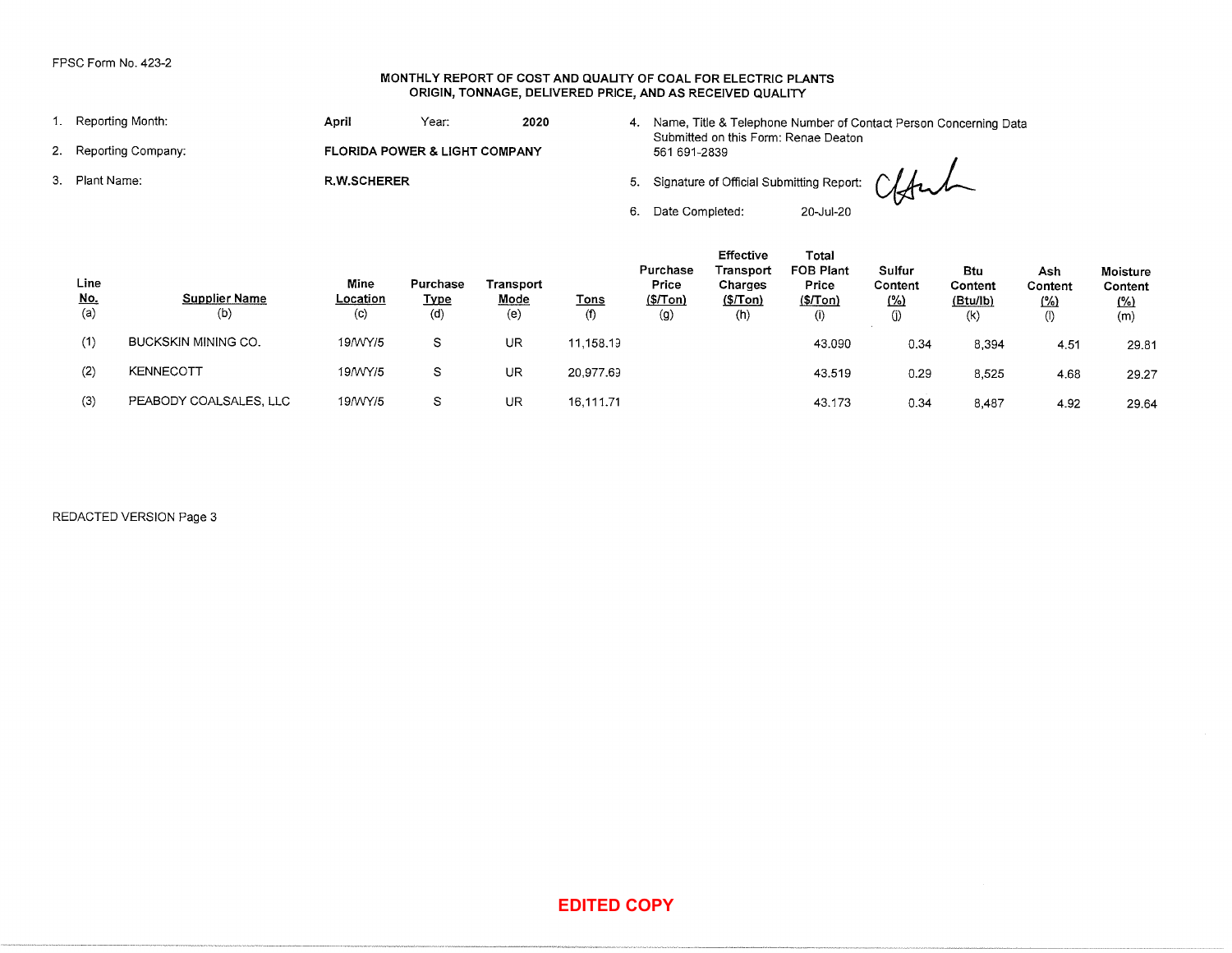### **MONTHLY REPORT OF COST AND QUALITY OF COAL FOR ELECTRIC PLANTS DETAILED PURCHASED COAL INVOICE INFORMATION**

|                                            | FPSC Form No. 423-2(a)      |                               |                              | DETAILED PURCHASED COAL INVOICE INFORMATION |                                         |                                                     |                                                                                                                                                                                                                              |                                                      |                                 |                                            |                                                  |
|--------------------------------------------|-----------------------------|-------------------------------|------------------------------|---------------------------------------------|-----------------------------------------|-----------------------------------------------------|------------------------------------------------------------------------------------------------------------------------------------------------------------------------------------------------------------------------------|------------------------------------------------------|---------------------------------|--------------------------------------------|--------------------------------------------------|
|                                            | 1. Reporting Month:         | April                         | Year:                        | 2020                                        |                                         |                                                     |                                                                                                                                                                                                                              |                                                      |                                 |                                            |                                                  |
|                                            | 2. Reporting Company:       | FLORIDA POWER & LIGHT COMPANY |                              |                                             |                                         | 561 691-2839                                        |                                                                                                                                                                                                                              |                                                      |                                 |                                            |                                                  |
| 3. Plant Name:                             |                             | R.W.SCHERER                   |                              |                                             |                                         |                                                     |                                                                                                                                                                                                                              |                                                      |                                 |                                            |                                                  |
|                                            |                             |                               |                              |                                             |                                         | 6. Date Completed:                                  |                                                                                                                                                                                                                              | 20-Jul-20                                            |                                 |                                            |                                                  |
| Line<br>$\underline{\mathsf{No}}$ .<br>(a) | <b>Supplier Name</b><br>(b) | Mine<br>Location<br>(c)       | Purch.<br><b>Type</b><br>(d) | <b>Tons</b><br>(e)                          | FOB<br>Mine<br>Price<br>(\$/Tom)<br>(f) | Shorthaul<br>& Loading<br>Charges<br>(\$Ton)<br>(g) | Original<br>Invoice<br>Price<br>\$/Tom)<br>(h)                                                                                                                                                                               | Retroactive<br>Price<br>Increase<br>(\$/ Ton)<br>(i) | Base<br>Price<br>(\$Ton)<br>(j) | Quality<br>Adjustments<br>(\$/ Ton)<br>(k) | Effective<br>Purchase<br>Price<br>\$/Tom)<br>(1) |
| (1)                                        | BUCKSKIN MINING CO.         | 19/WY/5                       | $\mathbb S$                  | 11,158.19                                   |                                         | 0.125                                               |                                                                                                                                                                                                                              | $\blacksquare$                                       |                                 | (0.244)                                    |                                                  |
| (2)                                        | KENNECOTT                   | 19/WY/5                       | $\mathbb S$                  | 20,977.69                                   |                                         | 0.261                                               |                                                                                                                                                                                                                              | $\blacksquare$                                       |                                 | 0.085                                      |                                                  |
| (3)                                        | PEABODY COALSALES, LLC      | 19/WY/5                       | S                            | 16,111.71                                   |                                         | 0.290                                               |                                                                                                                                                                                                                              | $\blacksquare$                                       |                                 | (0.065)                                    |                                                  |
|                                            | REDACTED VERSION Page 1     |                               |                              |                                             |                                         |                                                     |                                                                                                                                                                                                                              |                                                      |                                 |                                            |                                                  |
|                                            |                             |                               |                              |                                             | <b>EDITED COPY</b>                      |                                                     | MONTHLY REPORT OF COST AND QUALITY OF COAL FOR ELECTRIC PLANTS<br>4. Name, Title & Telephone Number of Contact Person Concerning Data<br>Submitted on this Form: Renae Deaton<br>5. Signature of Official Submitting Report: |                                                      |                                 |                                            |                                                  |
|                                            |                             |                               |                              |                                             |                                         |                                                     |                                                                                                                                                                                                                              |                                                      |                                 |                                            |                                                  |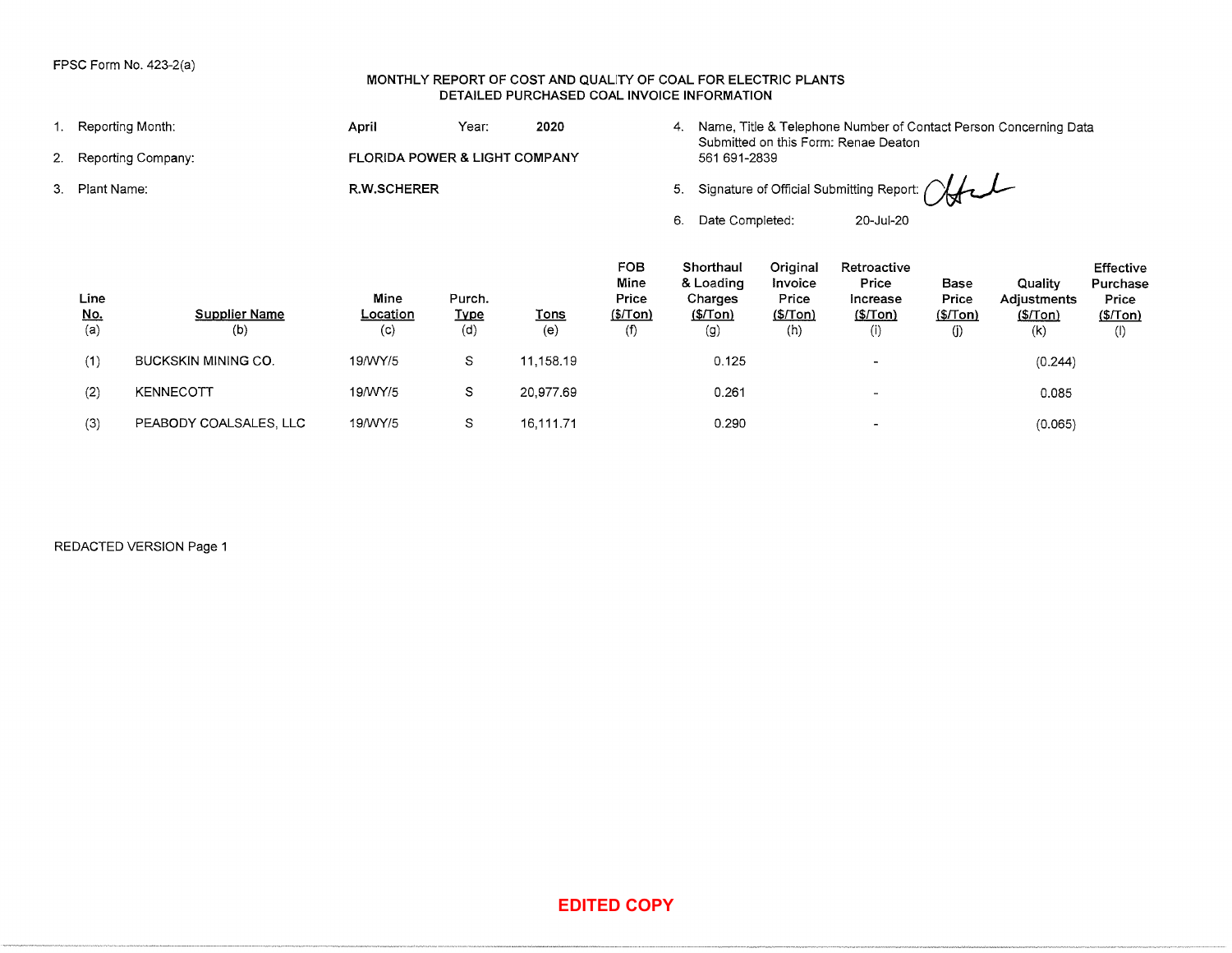#### **MONTHLY REPORT OF COST AND QUALITY OF COAL FOR ELECTRIC PLANTS DETAILED TRANSPORTATION INVOICE INFORMATION**

43.090 43.519 43.173

|                    | FPSC Form No. 423-2(b)      |                         |                               |                                 |             |                                                   | MONTHLY REPORT OF COST AND QUALITY OF COAL FOR ELECTRIC PLANTS<br>DETAILED TRANSPORTATION INVOICE INFORMATION |                                                       |                                            |                                           |                                                                           |                                          |                                             |                                                       |                                                           |                                                |
|--------------------|-----------------------------|-------------------------|-------------------------------|---------------------------------|-------------|---------------------------------------------------|---------------------------------------------------------------------------------------------------------------|-------------------------------------------------------|--------------------------------------------|-------------------------------------------|---------------------------------------------------------------------------|------------------------------------------|---------------------------------------------|-------------------------------------------------------|-----------------------------------------------------------|------------------------------------------------|
|                    | 1. Reporting Month:         | April                   | Year:                         | 2020                            |             |                                                   | 4. Name, Title & Telephone Number of Contact Person Concerning Data<br>Submitted on this Form: Renae Deaton   |                                                       |                                            |                                           |                                                                           |                                          |                                             |                                                       |                                                           |                                                |
|                    | 2. Reporting Company:       |                         | FLORIDA POWER & LIGHT COMPANY |                                 |             | 561 691-2839                                      |                                                                                                               |                                                       |                                            |                                           |                                                                           |                                          |                                             |                                                       |                                                           |                                                |
| 3. Plant Name:     |                             | R.W.SCHERER             |                               |                                 |             |                                                   | 5. Signature of Official Submitting Report:                                                                   |                                                       |                                            |                                           |                                                                           |                                          |                                             |                                                       |                                                           |                                                |
|                    |                             |                         |                               |                                 |             | 6. Date Completed:                                |                                                                                                               | 20-Jul-20                                             |                                            |                                           |                                                                           |                                          |                                             |                                                       |                                                           |                                                |
| Line<br>No.<br>(a) | <b>Supplier Name</b><br>(b) | Mine<br>Location<br>(c) | Shipping<br>Point<br>(d)      | Transport<br><u>Mode</u><br>(e) | Tons<br>(1) | Effective<br>Purchase<br>Price<br>(S/ Ton)<br>(g) | Additional<br>Shorthaul<br>& Loading<br>Charges<br>(\$/Ton)<br>(h)                                            | <b>Rail Charges</b><br>Rail<br>Rate<br>(5/Tom)<br>(i) | Other<br>Rail<br>Charges<br>(S/Top)<br>(j) | River<br>Barge<br>Rate<br>(S/ Ton)<br>(k) | <b>Waterborne Charges</b><br>Trans-<br>loading<br>Rate<br>(\$/Ton)<br>(1) | Ocean<br>Barge<br>Rate<br>(3/Ton)<br>(m) | Other<br>Water<br>Charges<br>(S/Top)<br>(n) | Other<br>Related<br>Charges<br><u>(\$/Ton)</u><br>(o) | Total<br>Transpor-<br>tation<br>Charges<br>(S/Top)<br>(p) | <b>FOB</b><br>Plant<br>Price<br>(S/Ion)<br>(၀) |
| (1)                | BUCKSKIN MINING CO.         | 19/WY/5                 | BUCKSKIN JUNCTION, WY         | UR                              | 11,158.19   |                                                   | $\ddot{\phantom{0}}$                                                                                          |                                                       | $\sim$                                     | $\overline{\phantom{a}}$                  | $\overline{\phantom{a}}$                                                  | $\sim$                                   | $\overline{\phantom{a}}$                    | $\sim$                                                |                                                           | 43.09                                          |
| (2)                | KENNECOTT                   | 19/WY/5                 | CORDERO                       | UR                              | 20,977.69   |                                                   | $\overline{\phantom{a}}$                                                                                      |                                                       |                                            |                                           |                                                                           |                                          | $\overline{a}$                              | $\overline{\phantom{a}}$                              |                                                           | 43.51                                          |
| (3)                | PEABODY COALSALES, LLC      | 19/WY/5                 | CABALLO                       | <b>UR</b>                       | 16,111.71   |                                                   | $\blacksquare$                                                                                                |                                                       |                                            | $\overline{a}$                            |                                                                           |                                          |                                             |                                                       |                                                           | 43.17                                          |
|                    | REDACTED VERSION Page 2     |                         |                               |                                 |             |                                                   |                                                                                                               |                                                       |                                            |                                           |                                                                           |                                          |                                             |                                                       |                                                           |                                                |
|                    |                             |                         |                               |                                 |             |                                                   |                                                                                                               |                                                       |                                            |                                           |                                                                           |                                          |                                             |                                                       |                                                           |                                                |
|                    |                             |                         |                               |                                 |             |                                                   |                                                                                                               |                                                       |                                            |                                           |                                                                           |                                          |                                             |                                                       |                                                           |                                                |
|                    |                             |                         |                               |                                 |             |                                                   |                                                                                                               |                                                       |                                            |                                           |                                                                           |                                          |                                             |                                                       |                                                           |                                                |
|                    |                             |                         |                               |                                 |             |                                                   |                                                                                                               |                                                       |                                            |                                           |                                                                           |                                          |                                             |                                                       |                                                           |                                                |
|                    |                             |                         |                               |                                 |             |                                                   |                                                                                                               |                                                       |                                            |                                           |                                                                           |                                          |                                             |                                                       |                                                           |                                                |
|                    |                             |                         |                               |                                 |             |                                                   |                                                                                                               |                                                       |                                            |                                           |                                                                           |                                          |                                             |                                                       |                                                           |                                                |
|                    |                             |                         |                               |                                 |             |                                                   |                                                                                                               |                                                       |                                            |                                           |                                                                           |                                          |                                             |                                                       |                                                           |                                                |
|                    |                             |                         |                               |                                 |             |                                                   | <b>EDITED COPY</b>                                                                                            |                                                       |                                            |                                           |                                                                           |                                          |                                             |                                                       |                                                           |                                                |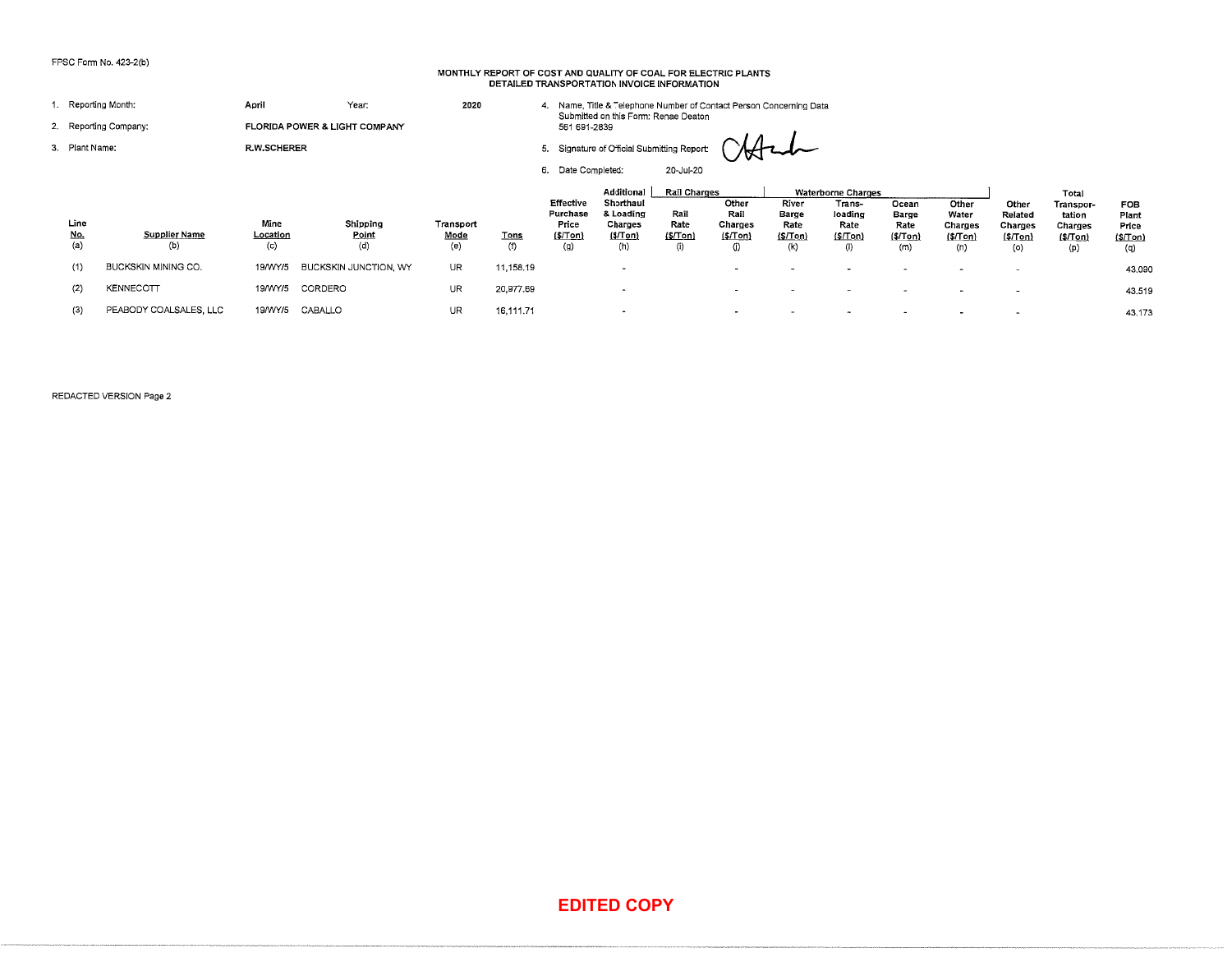FPSC FORM NO. 423-1

1. REPORTING MONTH: MAY YEAR: 2020

2. REPORTING COMPANY: FLORIDA POWER LIGHT COMPANY

MONTHLY REPORT OF COST AND QUALITY OF FUEL OIL FOR ELECTRIC PLANTS ORIGIN, VOLUME, DELIVERED PRICE AND AS RECEIVED QUANTITY

3. NAME, TITLE \_TELEPHONE NUMBER OF CONTACT PERSON CONCERNING DATA SUBMITTED ON THIS FORM: RENAE DEATON, REGULATORY AFFAIRS, (561) 691-2839

4. SIGNATURE OF OFFICIAL SUBMITTING **REPORT::\_,4.~~,....l,::::l:::::i.::::::::::::::. \_ \_ \_** 

5. DATE COMPLETED: 07/20/2020

| LINE<br><b>NO</b> | <b>PLANT</b>   | <b>SUPPLIER</b> | <b>SHIPPING POINT</b> | <b>PURCHASE</b><br><b>TYPE</b> | DELIVERY<br>LOCATION | DELIVERY<br>DATE | TYPE<br>OIL | SULFUR (%) | <b>BTU</b><br>CONTENT<br>(BTU / GAL) | <b>VOLUME</b><br>(BBLS) | <b>DELIVERED</b><br>PRICE<br>(S/BBL) |
|-------------------|----------------|-----------------|-----------------------|--------------------------------|----------------------|------------------|-------------|------------|--------------------------------------|-------------------------|--------------------------------------|
|                   | CAPE CANAVERAL | APEC            | NA-TRUCK DELIVERY     |                                |                      | 05/29/2020 F03   |             | N/A        | N/A                                  | 6765                    | 45.7577                              |
|                   | 2 RIVIERA      | PORT            | NA-TRUCK DELIVERY     |                                |                      | 05/18/2020 F03   |             | N/A        | N/A                                  | 21419                   | 40.8589                              |
|                   | 3 OKEECHOBEE   | TOC             | NA-TRUCK DELIVERY     |                                |                      | 05/21/2020 F03   |             | N/A        | N/A                                  | 10968                   | 51,3063                              |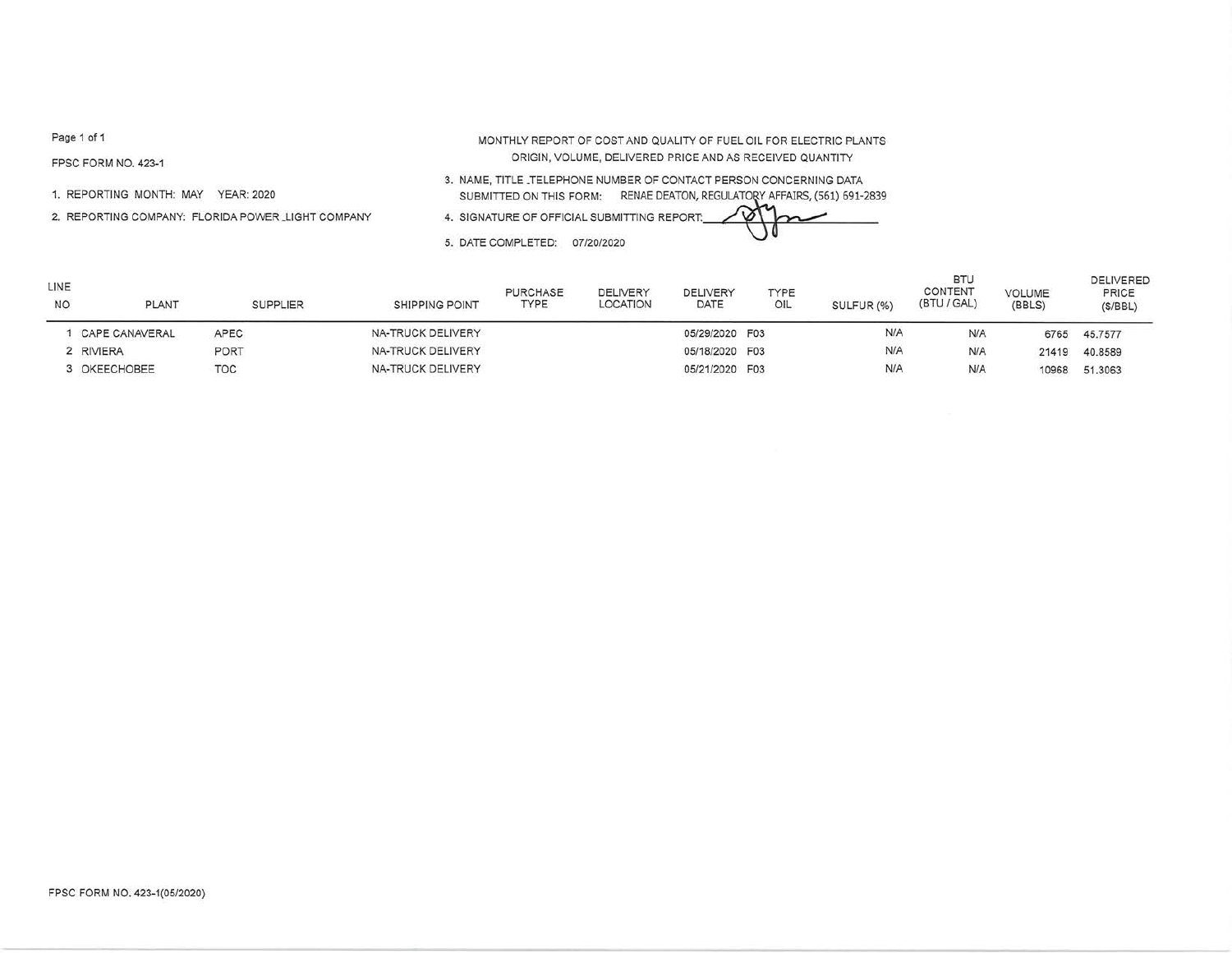FPSC FORM NO. 423-1 (a)

1. REPORTING MONTH: MAY YEAR: 2020

2. REPORTING COMPANY: FLORIDA POWER \_LIGHT COMPANY

MONTHLY REPORT OF COST AND QUALITY OF FUEL OIL FOR ELECTRIC PLANTS DETAIL OF INVOICE AND TRANSPORTATION CHARGES

3. NAME, TITLE \_TELEPHONE NUMBER OF CONTACT PERSON CONCERNING DATA SUBMITTED ON THIS FORM: RENAE DEATON, REGULATORY AFFAIRS, (561) 691-2839 3. NAME, TITLE TELEPHONE NUMBER OF CONTACT PERSON CONCERNING DATA<br>SUBMITTED ON THIS FORM: RENAE DEATON, REGULATORY AFFAIRS, (561) 691-2839<br>4. SIGNATURE OF OFFICIAL SUBMITTING REPORT:

5. DATE COMPLETED: 07/20/2020

| (A)         | (B)   | (C)             | (D)                                | (E)              | (F)              | (G)                   | (H)             | (1)                               | (J)                           | (K)                       | (L)                   | (M)                                 | (N)                                              | (O)     | (P)                                      | (Q)                     | (R)                           |
|-------------|-------|-----------------|------------------------------------|------------------|------------------|-----------------------|-----------------|-----------------------------------|-------------------------------|---------------------------|-----------------------|-------------------------------------|--------------------------------------------------|---------|------------------------------------------|-------------------------|-------------------------------|
| LINE<br>NO. | PLANT | <b>SUPPLIER</b> | <b>DELIVERY</b><br><b>LOCATION</b> | DELIVERY<br>DATE | OIL              | TYPE VOLUME<br>(BBLS) | PRICE<br>(S/RR) | <b>INVOICE INVOICE</b><br>$($ \$) | AMOUNT DISCOUNT AMOUNT<br>(S) | NE <sub>1</sub><br>$(\$)$ | <b>NET</b><br>(S/BEL) | QUALITY<br>PRICE ADJUST.<br>(S/BBL) | EFFECTIVE TRANSP<br>PUR PRICE TO TERM<br>(S/BEL) | (S/BEL) | ADDITIONAL<br>TRANS CHGS CHGS<br>(S/BEL) | <b>OTHER</b><br>(S/BEL) | DELIVERED<br>PRICE<br>(S/BEL) |
| 1 PCC       |       | APEC            |                                    | 05/28/2020       | F <sub>0</sub> 3 | 4584                  |                 |                                   |                               |                           |                       |                                     |                                                  | 0.0000  |                                          |                         | 46.4691                       |
| 2 PCC       |       | APEC            |                                    | 05/29/2020       | F <sub>03</sub>  | 2181                  |                 |                                   |                               |                           |                       |                                     |                                                  | 0.0000  |                                          |                         | 44.2624                       |
| 3 PRV       |       | PORT            |                                    | 05/18/2020       | F <sub>03</sub>  | 21419                 |                 |                                   |                               |                           |                       |                                     |                                                  | 0.0000  |                                          |                         | 40.8589                       |
| 4 POK       |       | <b>TOC</b>      |                                    | 05/21/2020       | F <sub>0</sub> 3 | 10968                 |                 |                                   |                               |                           |                       |                                     |                                                  | 0.0000  |                                          |                         | 51,3063                       |

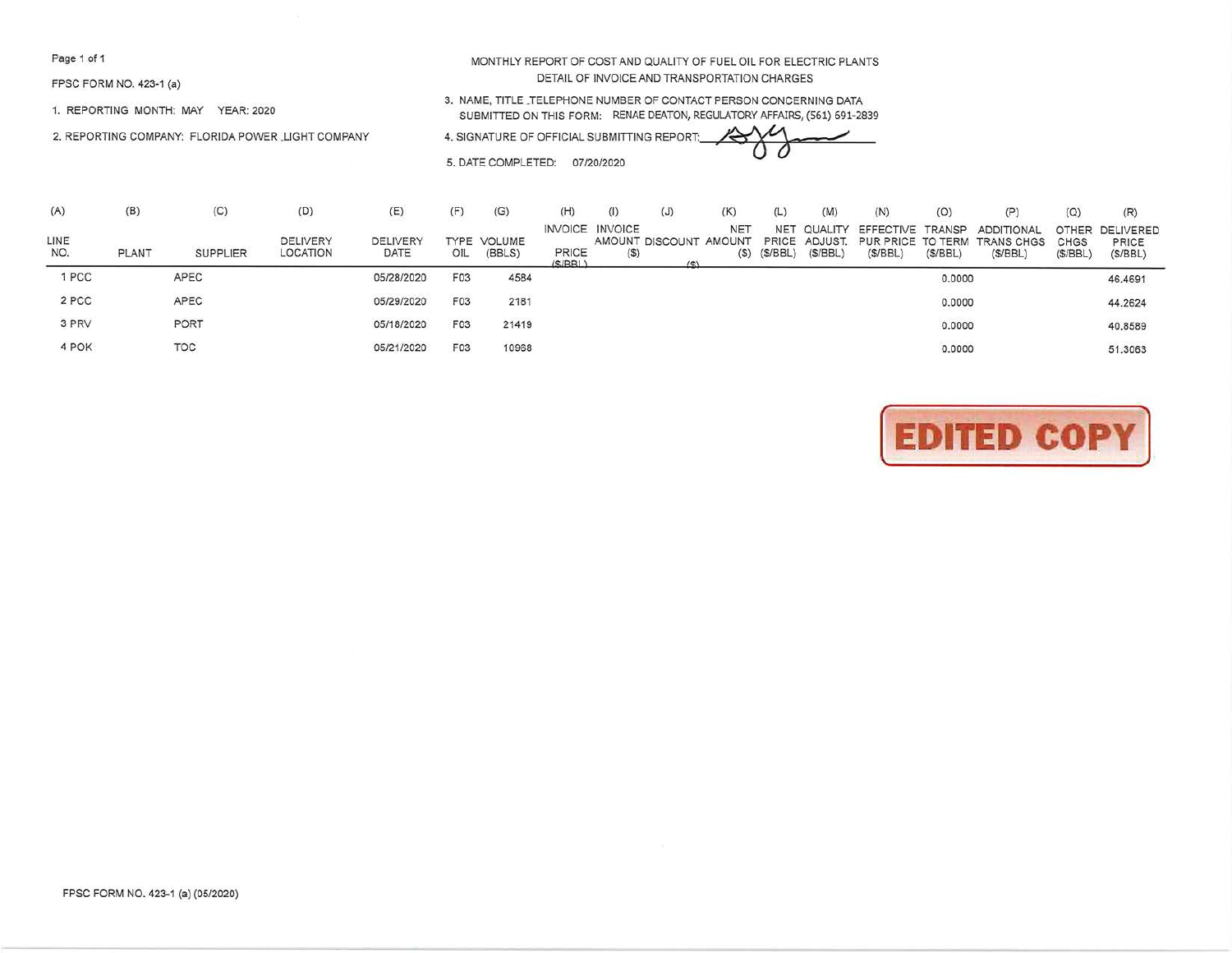|                         | FPSC FORM NO. 423-1(b)                 |                                     |                                          |                                   |                                       |                           |                                               |                         |              |                                                    | MONTHLY REPORT OF COST AND QUALITY OF FUEL OIL FOR ELECTRIC PLANTS<br>REPORT OF ADJUSTMENTS TO PREVIOUS OIL DELIVERIES |                                                  |
|-------------------------|----------------------------------------|-------------------------------------|------------------------------------------|-----------------------------------|---------------------------------------|---------------------------|-----------------------------------------------|-------------------------|--------------|----------------------------------------------------|------------------------------------------------------------------------------------------------------------------------|--------------------------------------------------|
|                         | 1. REPORTING MONTH:                    |                                     | May                                      |                                   | YEAR:                                 | 2020                      |                                               | SUBMITTED ON THIS FORM: |              |                                                    | 3. NAME, TITLE, & TELEPHONE NUMBER OF CONTACT PERSON CONCERNING DATA                                                   | RENAE DEATON, REGULATORY AFFAIRS, (561) 691-2839 |
|                         | 2. REPORTING COMPANY:                  |                                     | <b>FLORIDA POWER &amp; LIGHT COMPANY</b> |                                   |                                       |                           |                                               | 5. DATE COMPLETED:      |              | 7/20/2020                                          | 4. SIGNATURE OF OFFICIAL SUBMITTING REPORT:                                                                            |                                                  |
| LINE<br>NO.<br>$\Delta$ | <b>MONTH</b><br><b>REPORTED</b><br>(B) | <b>FORM</b><br>PLANT<br>NAME<br>(C) | <b>SUPPLIER</b><br>(D)                   | ORIGINAL<br>LINE<br>NUMBER<br>(E) | OLD<br><b>VOLUME</b><br>(BBLS)<br>(F) | <b>FORM</b><br>NO.<br>(G) | COLUMN<br><b>DESIGNATOR</b><br>& TITLE<br>(H) | OLD<br>VALUE            | NEW<br>VALUE | <b>NEW</b><br>DELIVERED<br>PRICE<br>(S/BBL)<br>(K) | <b>REASON FOR REVISION</b><br><u>(L)</u>                                                                               |                                                  |

l NONE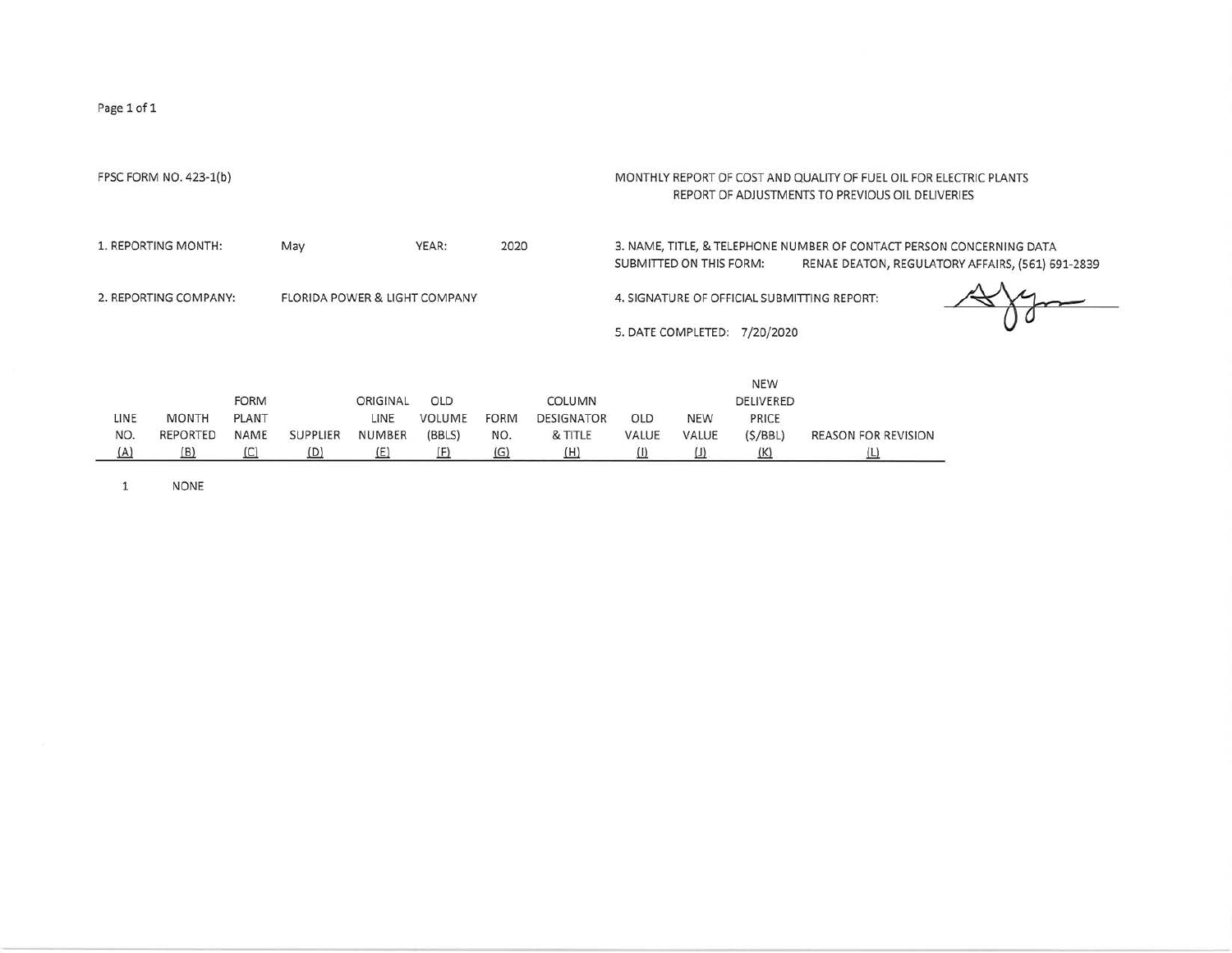### **MONTHLY REPORT OF COST AND QUALITY OF COAL FOR ELECTRIC PLANTS ORIGIN, TONNAGE, DELIVERED PRICE, AND AS RECEIVED QUALITY**

| 1. Reporting Month:   | Mav                | Year:                                    | 2020 | 4. Name, Title & Telephone Number of Contact Person Concerning Data<br>Submitted on this Form: Renae Deaton |
|-----------------------|--------------------|------------------------------------------|------|-------------------------------------------------------------------------------------------------------------|
| 2. Reporting Company: |                    | <b>FLORIDA POWER &amp; LIGHT COMPANY</b> |      | 561 691-2839                                                                                                |
| 3. Plant Name:        | <b>R.W.SCHERER</b> |                                          |      | 5. Signature of Official Submitting Report: (After                                                          |
|                       |                    |                                          |      | 6. Date Completed:<br>20-Jul-20                                                                             |

|                                         | FPSC Form No. 423-2         |                         |                                | MONTHLY REPORT OF COST AND QUALITY OF COAL FOR ELECTRIC PLANTS<br>ORIGIN, TONNAGE, DELIVERED PRICE, AND AS RECEIVED QUALITY |                    |                                                    |                                                     |                                                                                                             |                                  |                                   |                                              |                                                 |
|-----------------------------------------|-----------------------------|-------------------------|--------------------------------|-----------------------------------------------------------------------------------------------------------------------------|--------------------|----------------------------------------------------|-----------------------------------------------------|-------------------------------------------------------------------------------------------------------------|----------------------------------|-----------------------------------|----------------------------------------------|-------------------------------------------------|
|                                         | 1. Reporting Month:         | May                     | Year:                          | 2020                                                                                                                        |                    |                                                    |                                                     | 4. Name, Title & Telephone Number of Contact Person Concerning Data<br>Submitted on this Form: Renae Deaton |                                  |                                   |                                              |                                                 |
|                                         | 2. Reporting Company:       |                         | FLORIDA POWER & LIGHT COMPANY  |                                                                                                                             |                    | 561 691-2839                                       |                                                     |                                                                                                             |                                  |                                   |                                              |                                                 |
| 3. Plant Name:                          |                             | <b>R.W.SCHERER</b>      |                                |                                                                                                                             |                    |                                                    |                                                     | 5. Signature of Official Submitting Report:                                                                 |                                  |                                   |                                              |                                                 |
|                                         |                             |                         |                                |                                                                                                                             |                    | 6. Date Completed:                                 |                                                     | 20-Jul-20                                                                                                   |                                  |                                   |                                              |                                                 |
| Line<br>$\underline{\text{No.}}$<br>(a) | <b>Supplier Name</b><br>(b) | Mine<br>Location<br>(c) | Purchase<br><b>Type</b><br>(d) | Transport<br>Mode<br>(e)                                                                                                    | <b>Tons</b><br>(f) | Purchase<br>Price<br>(S/ Ton)<br>$\left( 9\right)$ | Effective<br>Transport<br>Charges<br>\$/Tom)<br>(h) | Total<br><b>FOB Plant</b><br>Price<br>(S/ Ton)<br>(i)                                                       | Sulfur<br>Content<br>(26)<br>(j) | Btu<br>Content<br>(Btu/lb)<br>(k) | Ash<br>Content<br>$\frac{(\%)}{(\%)}$<br>(1) | <b>Moisture</b><br>Content<br><u>(%)</u><br>(m) |
| (1)                                     | BUCKSKIN MINING CO.         | 19/WY/5                 | S                              | UR                                                                                                                          | 11,226.86          |                                                    |                                                     | 42.039                                                                                                      | 0.34                             | 8,248                             | 5.23                                         | 30.48                                           |
| (2)                                     | KENNECOTT                   | 19/WY/5                 | S                              | UR                                                                                                                          | 5,282.75           |                                                    |                                                     | 42.944                                                                                                      | 0.30                             | 8,411                             | 5.74                                         | 29.13                                           |
| (3)                                     | PEABODY COALSALES, LLC      | 19/WY/5                 | S                              | UR                                                                                                                          | 31,892.54          |                                                    |                                                     | 44.403                                                                                                      | 0.22                             | 8,726                             | 4.24                                         | 27.79                                           |
| (4)                                     | PEABODY COALSALES, LLC      | 19/WY/5                 | ${\mathbb S}$                  | UR                                                                                                                          | 26,525.82          |                                                    |                                                     | 42.963                                                                                                      | 0.35                             | 8,611                             | 4.76                                         | 28.87                                           |
|                                         | REDACTED VERSION Page 3     |                         |                                |                                                                                                                             |                    |                                                    |                                                     |                                                                                                             |                                  |                                   |                                              |                                                 |
|                                         |                             |                         |                                |                                                                                                                             | <b>EDITED COPY</b> |                                                    |                                                     |                                                                                                             |                                  |                                   |                                              |                                                 |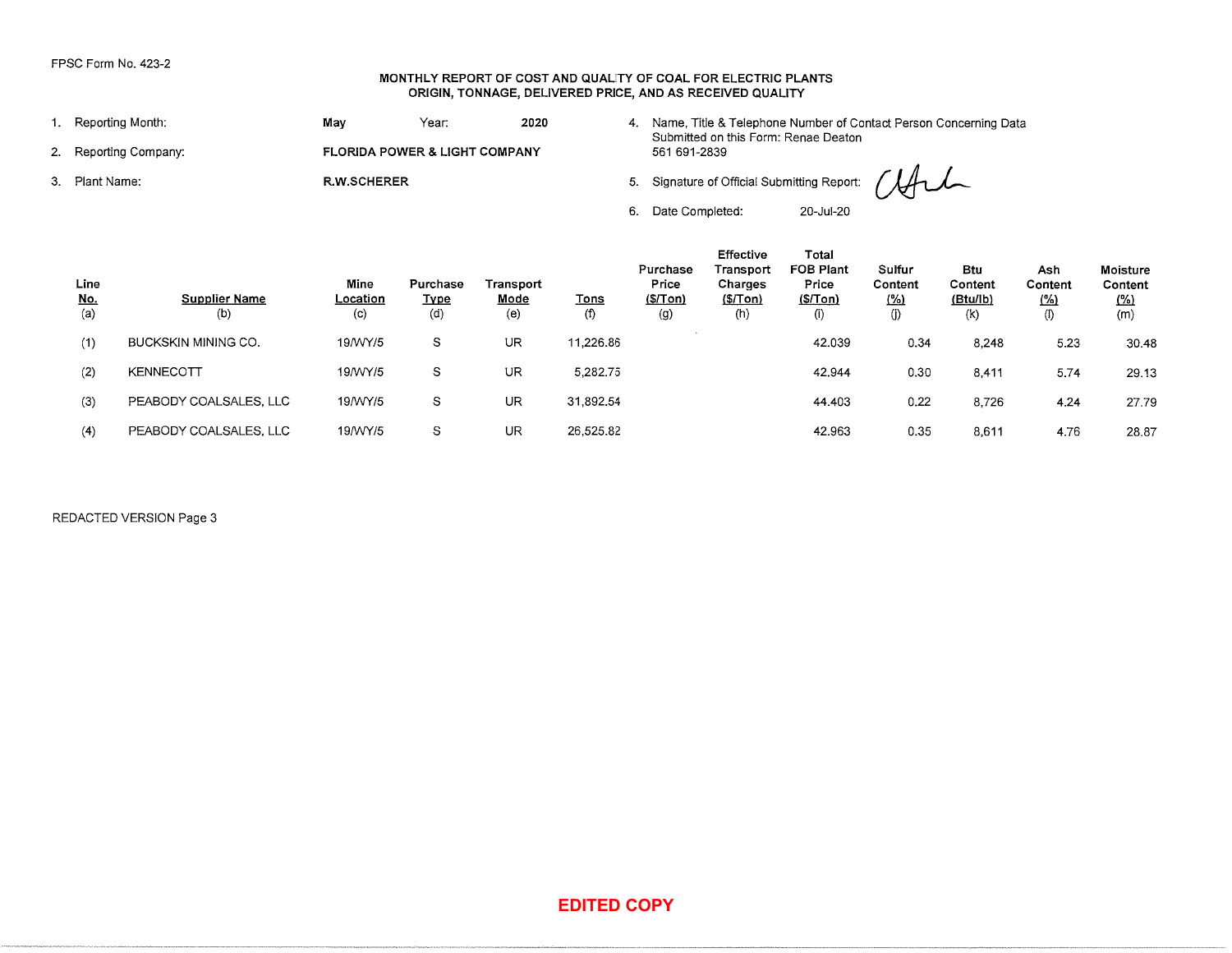### MONTHLY REPORT OF COST AND QUALITY OF COAL FOR ELECTRIC PLANTS DETAILED PURCHASED COAL INVOICE INFORMATION

|                           | FPSC Form No. 423-2(a)      |                               |                              | MONTHLY REPORT OF COST AND QUALITY OF COAL FOR ELECTRIC PLANTS<br>DETAILED PURCHASED COAL INVOICE INFORMATION |                                         |                                                       |                                                 |                                                      |                                   |                                                                     |                                                    |
|---------------------------|-----------------------------|-------------------------------|------------------------------|---------------------------------------------------------------------------------------------------------------|-----------------------------------------|-------------------------------------------------------|-------------------------------------------------|------------------------------------------------------|-----------------------------------|---------------------------------------------------------------------|----------------------------------------------------|
|                           | 1. Reporting Month:         | May                           | Year:                        | 2020                                                                                                          |                                         |                                                       |                                                 | Submitted on this Form: Renae Deaton                 |                                   | 4. Name, Title & Telephone Number of Contact Person Concerning Data |                                                    |
|                           | 2. Reporting Company:       | FLORIDA POWER & LIGHT COMPANY |                              |                                                                                                               |                                         | 561 691-2839                                          |                                                 |                                                      |                                   |                                                                     |                                                    |
| 3. Plant Name:            |                             | R.W.SCHERER                   |                              |                                                                                                               |                                         | 5.                                                    |                                                 | Signature of Official Submitting Report:             |                                   |                                                                     |                                                    |
|                           |                             |                               |                              |                                                                                                               |                                         | 6.<br>Date Completed:                                 |                                                 | 20-Jul-20                                            |                                   |                                                                     |                                                    |
| Line<br><u>No.</u><br>(a) | <b>Supplier Name</b><br>(b) | Mine<br>Location<br>(c)       | Purch.<br><b>Type</b><br>(d) | <b>Tons</b><br>(e)                                                                                            | FOB<br>Mine<br>Price<br>(\$/Tom)<br>(f) | Shorthaul<br>& Loading<br>Charges<br>(\$/ Ton)<br>(g) | Original<br>Invoice<br>Price<br>(S/ Ton)<br>(h) | Retroactive<br>Price<br>Increase<br>(\$/ Ton)<br>(i) | Base<br>Price<br>(\$/ Ton)<br>(j) | Quality<br>Adjustments<br>(S/ Ton)<br>(k)                           | Effective<br>Purchase<br>Price<br>(\$/ Ton)<br>(1) |
| (1)                       | BUCKSKIN MINING CO.         | 19/WY/5                       | $\mathbb S$                  | 11,226.86                                                                                                     |                                         | 0.125                                                 |                                                 | $\blacksquare$                                       |                                   | (0.760)                                                             |                                                    |
| (2)                       | KENNECOTT                   | 19/WY/5                       | S                            | 5,282.75                                                                                                      |                                         | 0.259                                                 |                                                 | $\blacksquare$                                       |                                   | (0.044)                                                             |                                                    |
| (3)                       | PEABODY COALSALES, LLC      | 19/WY/5                       | S                            | 31,892.54                                                                                                     |                                         | 0.300                                                 |                                                 |                                                      |                                   | 0.157                                                               |                                                    |
| (4)                       | PEABODY COALSALES, LLC      | 19/WY/5                       | $\mathbb S$                  | 26,525.82                                                                                                     |                                         | 0.290                                                 |                                                 |                                                      |                                   | 0.061                                                               |                                                    |
|                           | REDACTED VERSION Page 1     |                               |                              |                                                                                                               |                                         |                                                       |                                                 |                                                      |                                   |                                                                     |                                                    |
|                           |                             |                               |                              |                                                                                                               | <b>EDITED COPY</b>                      |                                                       |                                                 |                                                      |                                   |                                                                     |                                                    |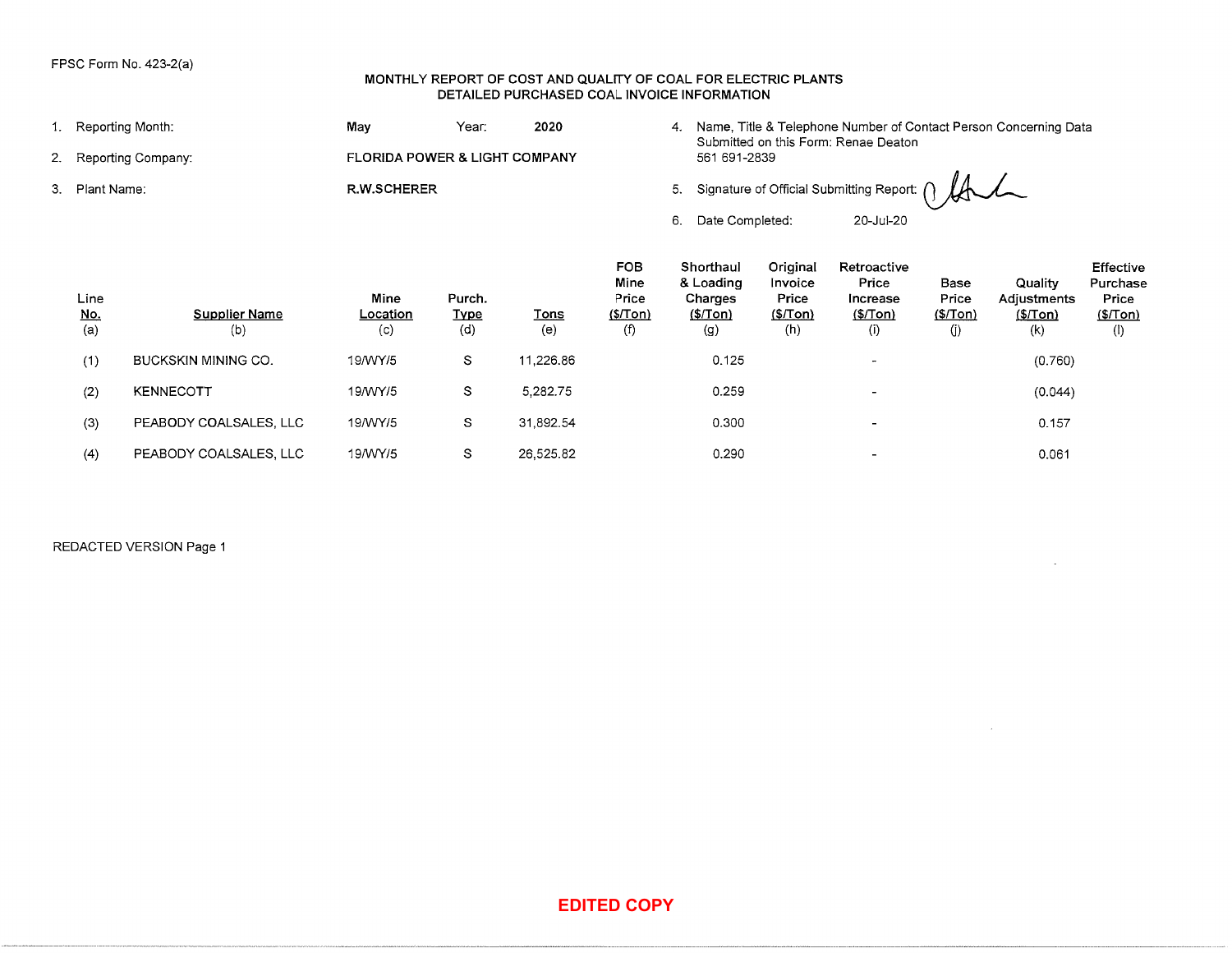# **MONTHLY REPORT OF COST AND QUALITY OF COAL FOR ELECTRIC PLANTS DETAILED TRANSPORTATION INVOICE INFORMATION**

42.039 42.944 44.403 42.963

|                           | FPSC Form No. 423–2(b)      |                         |                               |                          |                    |                                                                                           | MONTHLY REPORT OF COST AND QUALITY OF COAL FOR ELECTRIC PLANTS<br>DETAILED TRANSPORTATION INVOICE INFORMATION |                                                |                                            |                                                                                             |                                                                                              |                                           |                                              |                                                |                                                            |                                          |
|---------------------------|-----------------------------|-------------------------|-------------------------------|--------------------------|--------------------|-------------------------------------------------------------------------------------------|---------------------------------------------------------------------------------------------------------------|------------------------------------------------|--------------------------------------------|---------------------------------------------------------------------------------------------|----------------------------------------------------------------------------------------------|-------------------------------------------|----------------------------------------------|------------------------------------------------|------------------------------------------------------------|------------------------------------------|
|                           | 1. Reporting Month:         | May                     | Үеаг.                         | 2020                     |                    |                                                                                           | 4. Name, Title & Telephone Number of Contact Person Concerning Data<br>Submitted on this Form: Renae Deaton   |                                                |                                            |                                                                                             |                                                                                              |                                           |                                              |                                                |                                                            |                                          |
|                           | 2. Reporting Company:       |                         | FLORIDA POWER & LIGHT COMPANY |                          |                    | 561 691-2839                                                                              |                                                                                                               |                                                |                                            |                                                                                             |                                                                                              |                                           |                                              |                                                |                                                            |                                          |
| 3. Plant Name:            |                             | <b>R.W.SCHERER</b>      |                               |                          |                    |                                                                                           | 5. Signature of Official Submitting Report:                                                                   |                                                |                                            |                                                                                             |                                                                                              |                                           |                                              |                                                |                                                            |                                          |
|                           |                             |                         |                               |                          |                    | 6. Date Completed:                                                                        |                                                                                                               | 20-Jul-20                                      |                                            |                                                                                             |                                                                                              |                                           |                                              |                                                |                                                            |                                          |
| Line<br>$\frac{No.}{(a)}$ | <b>Supplier Name</b><br>(b) | Mine<br>Location<br>(c) | Shipping<br>Point<br>(d)      | Transport<br>Mode<br>(e) | <b>Tons</b><br>(1) | Effective<br>Purchase<br>Price<br>(S/Ton)<br>(g)                                          | Additional<br>Shorthaul<br>& Loading<br>Charges<br>[S/Ton]<br>(h)                                             | Rail Charges<br>Rail<br>Rate<br>(S/Ion)<br>(i) | Other<br>Rail<br>Charges<br>(S/Ion)<br>(j) | River<br>Barge<br>Rate<br>(S/Ton)<br>(k)                                                    | <b>Waterborne Charges</b><br>Trans-<br>loading<br>Rate<br>$(S/ \top 0)$<br>$\left( 0\right)$ | Ocean<br>Barge<br>Rate<br>(S/ Ton)<br>(m) | Other<br>Water<br>Charges<br>(S/ Ton)<br>(n) | Other<br>Related<br>Charges<br>(\$/Ton)<br>(o) | Total<br>Transpor-<br>tation<br>Charges<br>(\$/Ton)<br>(p) | FOB<br>Plant<br>Price<br>(S/ Ton)<br>(q) |
| (1)                       | BUCKSKIN MINING CO.         | 19/WY/5                 | BUCKSKIN JUNCTION, WY         | UR                       | 11,226.86          |                                                                                           | $\overline{\phantom{a}}$                                                                                      |                                                | $\overline{\phantom{a}}$                   | $\sim$                                                                                      | $\overline{\phantom{a}}$                                                                     | $\overline{\phantom{a}}$                  | $\tilde{\phantom{a}}$                        | $\blacksquare$                                 |                                                            | 42.03                                    |
| (2)                       | KENNECOTT                   | 19/WY/5                 | CORDERO                       | <b>UR</b>                | 5,282.75           |                                                                                           | $\tilde{\phantom{a}}$                                                                                         |                                                | ٠                                          |                                                                                             |                                                                                              |                                           |                                              |                                                |                                                            | 42.94                                    |
| (3)                       | PEABODY COALSALES, LLC      | 19/WY/5                 | NARM JUNCTION, WY             | <b>UR</b>                | 31,892.54          |                                                                                           | $\overline{\phantom{a}}$                                                                                      |                                                | $\overline{\phantom{a}}$                   | $\overline{\phantom{a}}$                                                                    | $\overline{\phantom{a}}$                                                                     | $\overline{\phantom{a}}$                  |                                              |                                                |                                                            | 44.40                                    |
| (4)                       | PEABODY COALSALES, LLC      | 19/WY/5                 | CABALLO                       | UR.                      | 26,525.82          |                                                                                           |                                                                                                               |                                                |                                            |                                                                                             |                                                                                              |                                           |                                              |                                                |                                                            | 42.96                                    |
|                           |                             |                         |                               |                          |                    |                                                                                           |                                                                                                               |                                                |                                            |                                                                                             |                                                                                              |                                           |                                              |                                                |                                                            |                                          |
|                           |                             |                         |                               |                          |                    | $\mathcal{L}^{\mathcal{L}}(\mathcal{F})$ and $\mathcal{L}^{\mathcal{L}}(\mathcal{F})$ and | <b>EDITED COPY</b>                                                                                            |                                                |                                            | $\mathcal{L}_{\mathcal{A}}$ and $\mathcal{L}_{\mathcal{A}}$ and $\mathcal{L}_{\mathcal{A}}$ |                                                                                              |                                           |                                              |                                                |                                                            |                                          |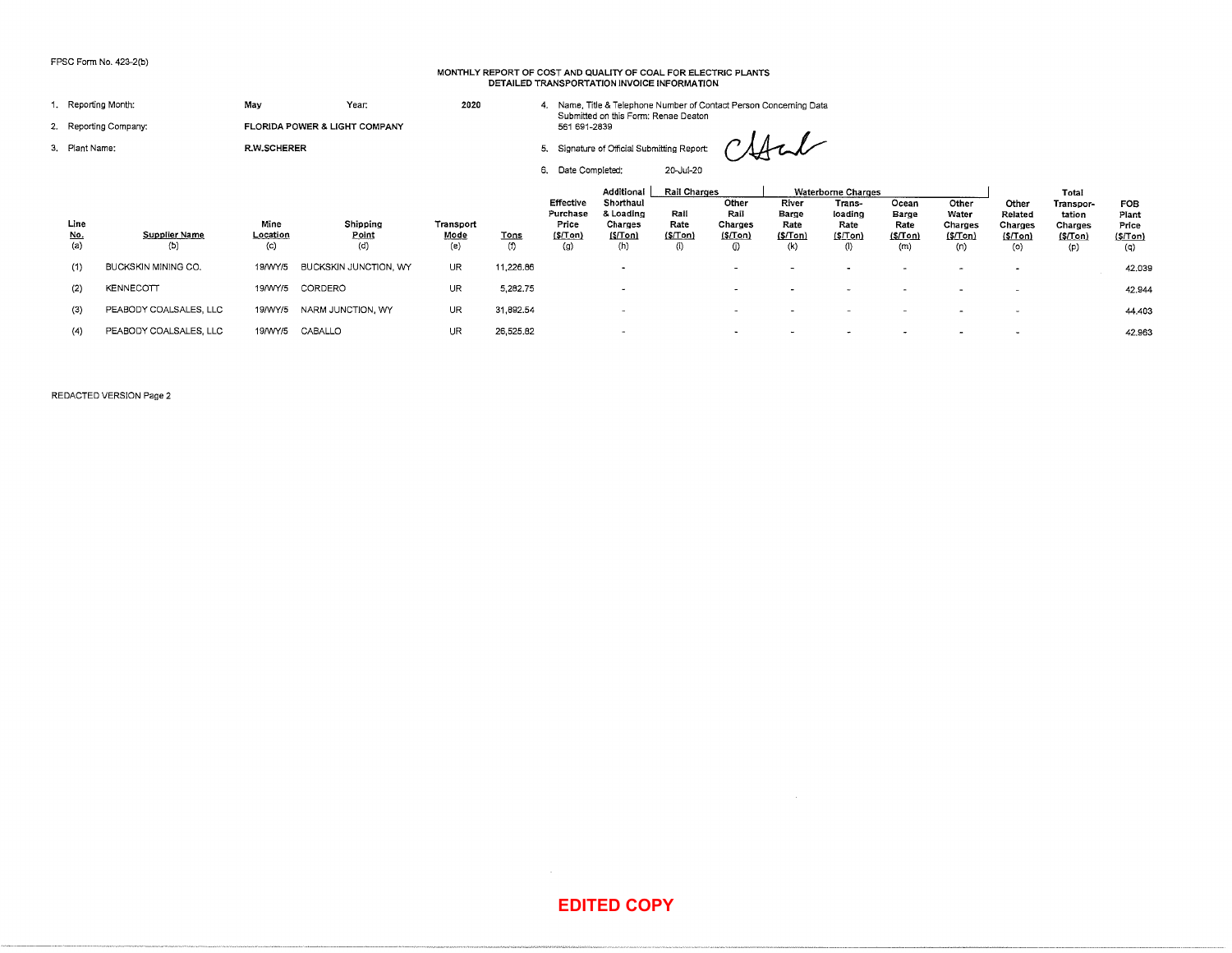FPSC FORM NO. 423-1

1. REPORTING MONTH: JUN YEAR: 2020

2. REPORTING COMPANY: FLORIDA POWER .LIGHT COMPANY

ORIGIN, VOLUME, DELIVERED PRICE AND AS RECEIVED QUANTITY 3. NAME, TITLE .TELEPHONE NUMBER OF CONTACT PERSON CONCERNING DATA

MONTHLY REPORT OF COST AND QUALITY OF FUEL OIL FOR ELECTRIC PLANTS

SUBMITTED ON THIS FORM: RENAE DEATON, REGULATORY AFFAIRS, (561) 691·2839

4. SIGNATURE OF O

5. DATE COMPLETE

|     | OFFICIAL SUBMITTING REPORT: | in |  |
|-----|-----------------------------|----|--|
| ED: | 07/20/2020                  |    |  |

| LINE<br><b>NO</b> | <b>PLANT</b>   | <b>SUPPLIER</b> | <b>SHIPPING POINT</b> | <b>PURCHASE</b><br>TYPE | <b>DELIVERY</b><br>LOCATION | DELIVERY<br>DATE | TYPE<br>OIL | SULFUR (%) | <b>BTU</b><br>CONTENT<br>(BTU / GAL) | <b>VOLUME</b><br>(BBLS) | <b>DELIVERED</b><br>PRICE<br>(S/BBL) |
|-------------------|----------------|-----------------|-----------------------|-------------------------|-----------------------------|------------------|-------------|------------|--------------------------------------|-------------------------|--------------------------------------|
|                   | CAPE CANAVERAL | APEC            | NA-TRUCK DELIVERY     |                         |                             | 06/15/2020 F03   |             | N/A        | N/A                                  | 19830                   | 49.6456                              |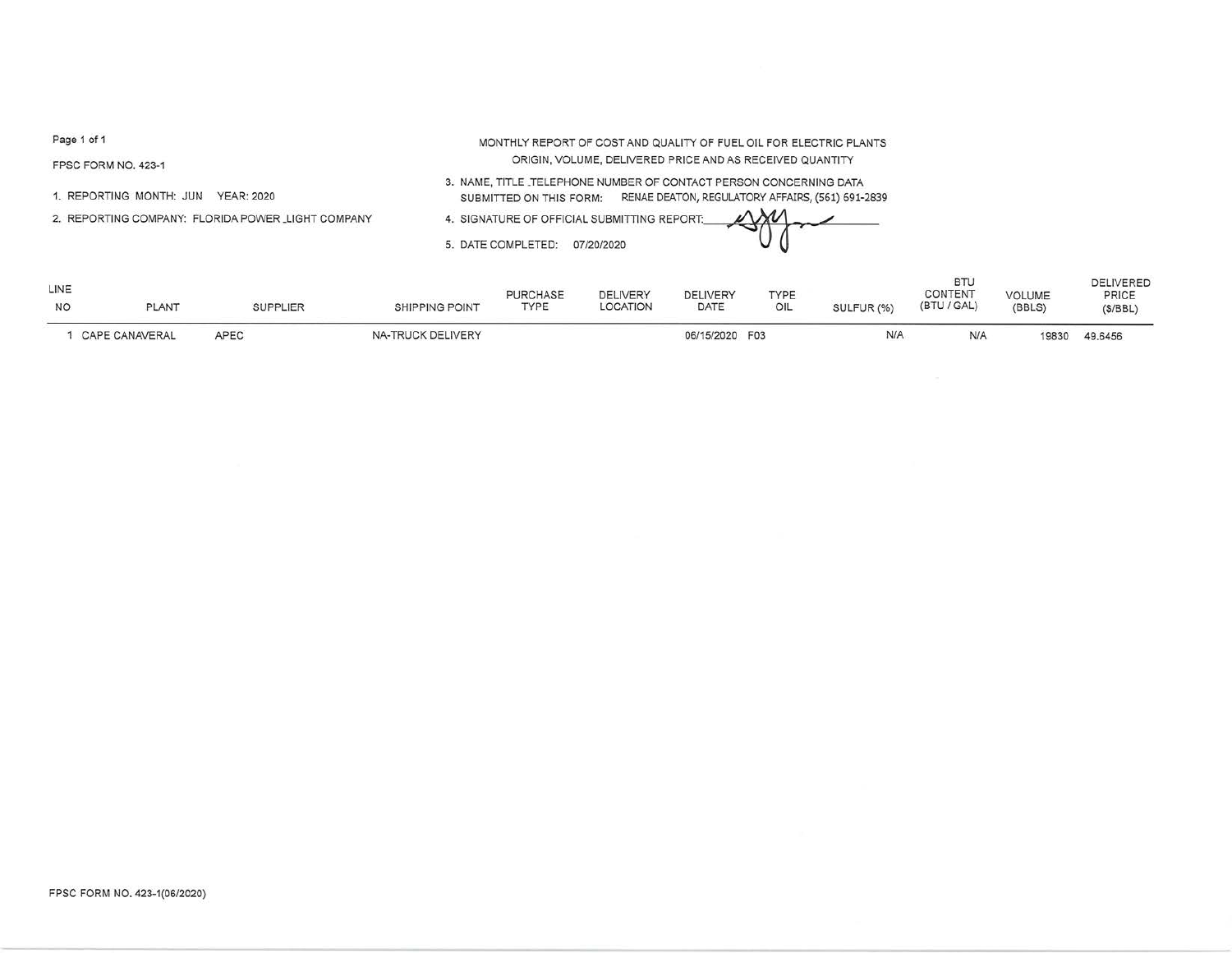FPSC FORM NO. 423-1 (a)

1. REPORTING MONTH: JUN YEAR: 2020

2. REPORTING COMPANY: FLORIDA POWER .LIGHT COMPANY

| DETAIL OF INVOICE AND TRANSPORTATION CHARGES                             |
|--------------------------------------------------------------------------|
| 3. NAME, TITLE TELEPHONE NUMBER OF CONTACT PERSON CONCERNING DATA        |
| SUBMITTED ON THIS FORM: RENAE DEATON, REGULATORY AFFAIRS, (561) 691-2839 |
| 4. SIGNATURE OF OFFICIAL SUBMITTING REPORT:                              |
| 5. DATE COMPLETED:<br>07/20/2020                                         |

MONTHLY REPORT OF COST AND QUALITY OF FUEL OIL FOR ELECTRIC PLANTS

| (A)         |              |                 | (D)                                |                         |                 | (G)                   | (H)             | (1)                    | (J) | (K)        |            | (M)                       | (N)     | (O)     |                                                                                                                           |         | (R)                                 |
|-------------|--------------|-----------------|------------------------------------|-------------------------|-----------------|-----------------------|-----------------|------------------------|-----|------------|------------|---------------------------|---------|---------|---------------------------------------------------------------------------------------------------------------------------|---------|-------------------------------------|
| LINE<br>NO. | <b>PLANT</b> | <b>SUPPLIER</b> | <b>DELIVERY</b><br><b>LOCATION</b> | <b>DELIVERY</b><br>DATE | OIL             | TYPE VOLUME<br>(BBLS) | PRICE<br>(S/RR) | <b>INVOICE INVOICE</b> |     | <b>NET</b> | <b>NET</b> | $(S)$ $(S/BBL)$ $(S/BBL)$ | (S/BEL) | (S/BEL) | COUALITY EFFECTIVE TRANSP ADDITIONAL<br>AMOUNT DISCOUNT AMOUNT PRICE ADJUST. PUR PRICE TO TERM TRANS CHGS CHGS<br>(S/BBL) | (S/BBL) | OTHER DELIVERED<br>PRICE<br>(S/BBL) |
| 1 PCC       |              | APEC            |                                    | 06/15/2020              | F <sub>03</sub> | 19830                 |                 |                        |     |            |            |                           |         | 0.0000  |                                                                                                                           |         | 49.6456                             |



 $\langle \vec{m} \rangle$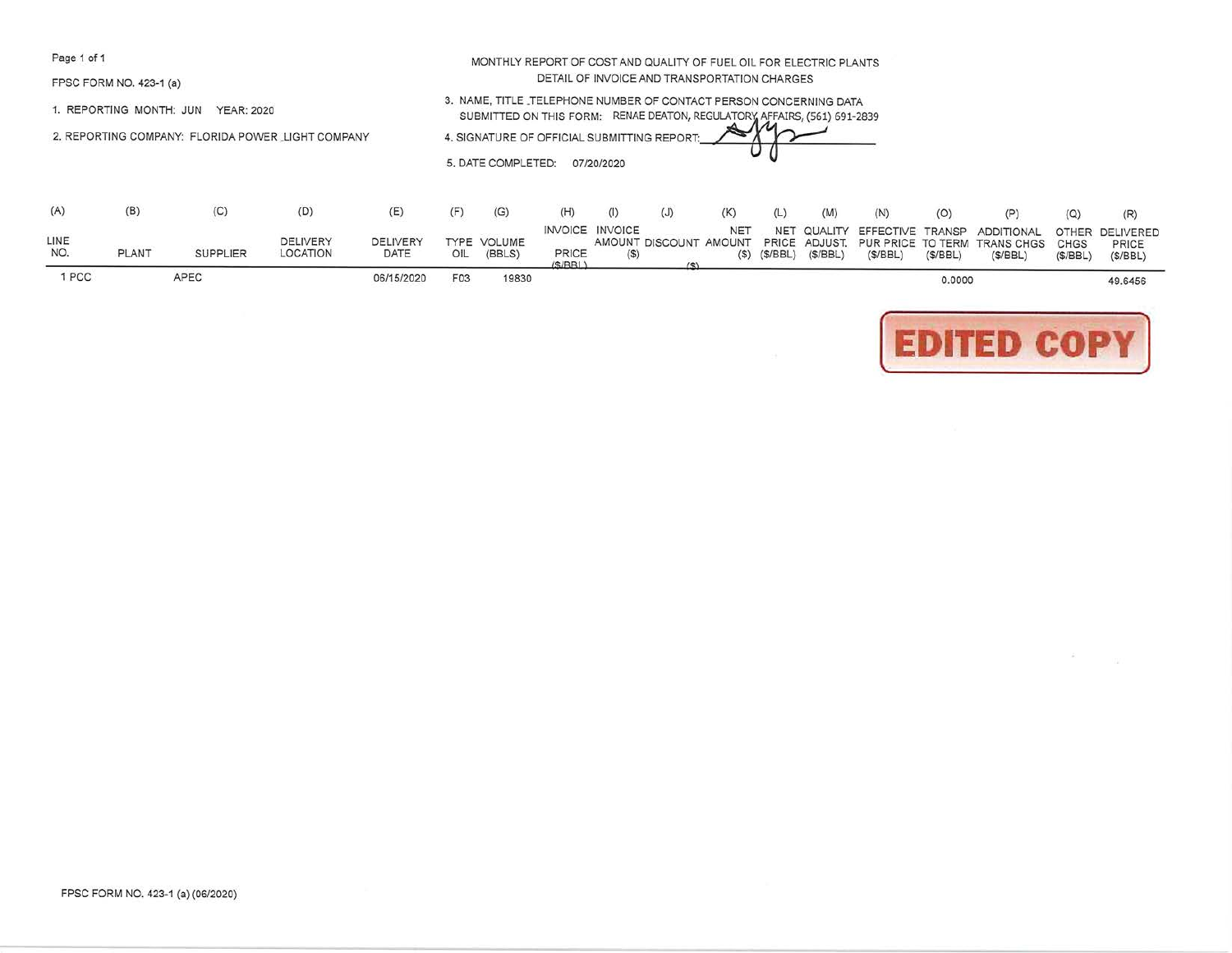| FPSC FORM NO. 423-1(b)                                                                         | MONTHLY REPORT OF COST AND QUALITY OF FUEL OIL FOR ELECTRIC PLANTS<br>REPORT OF ADJUSTMENTS TO PREVIOUS OIL DELIVERIES                              |
|------------------------------------------------------------------------------------------------|-----------------------------------------------------------------------------------------------------------------------------------------------------|
| 1. REPORTING MONTH:<br>YEAR:<br>June<br>2020                                                   | 3. NAME, TITLE, & TELEPHONE NUMBER OF CONTACT PERSON CONCERNING DATA<br>SUBMITTED ON THIS FORM:<br>RENAE DEATON, REGULATORY AFFAIRS, (561) 691-2839 |
| 2. REPORTING COMPANY:<br><b>FLORIDA POWER &amp; LIGHT COMPANY</b>                              | 4. SIGNATURE OF OFFICIAL SUBMITTING REPORT:                                                                                                         |
|                                                                                                | 5. DATE COMPLETED:<br>7/20/2020                                                                                                                     |
|                                                                                                | <b>NEW</b>                                                                                                                                          |
| <b>FORM</b><br>OLD<br>ORIGINAL<br>COLUMN                                                       | DELIVERED                                                                                                                                           |
| LINE<br><b>MONTH</b><br>PLANT<br>LINE<br>VOLUME<br><b>FORM</b><br><b>DESIGNATOR</b>            | OLD<br><b>NEW</b><br>PRICE                                                                                                                          |
| NO.<br><b>REPORTED</b><br>NAME<br><b>SUPPLIER</b><br><b>NUMBER</b><br>(BBLS)<br>& TITLE<br>NO. | VALUE<br>VALUE<br>(S/BEL)<br><b>REASON FOR REVISION</b>                                                                                             |
| (A)<br>(B)<br><u>(C)</u><br>(D)<br>(E)<br>(F)<br>(G)<br>(H)                                    | $\Box$<br>$\overline{\pi}$<br>(K)<br><u>(T)</u>                                                                                                     |

1 NONE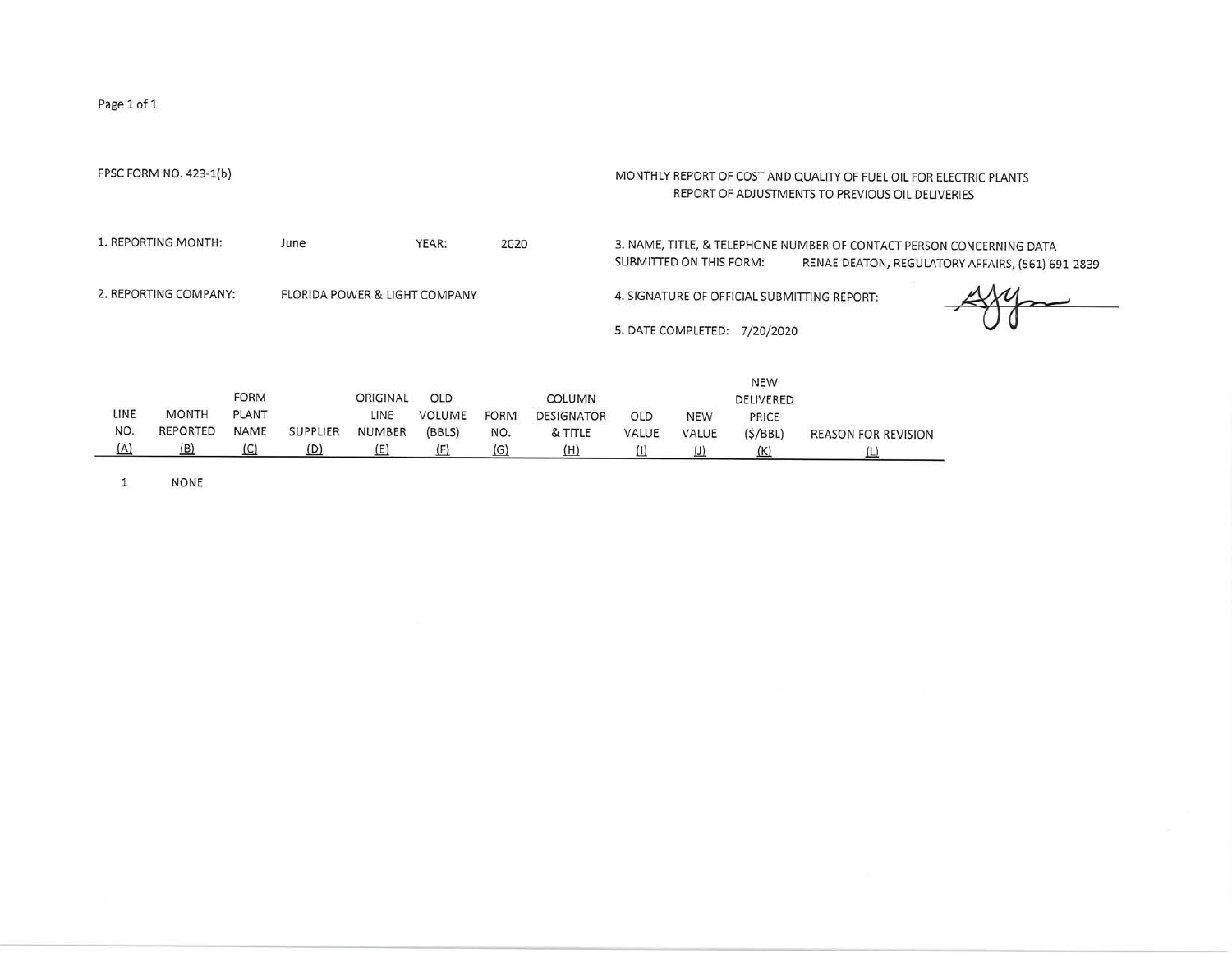#### **MONTHLY REPORT OF COST AND QUALITY OF COAL FOR ELECTRIC PLANTS ORIGIN, TONNAGE, DELIVERED PRICE, AND AS RECEIVED QUALITY**

| 1. Reporting Month:   | Year:<br>2020<br>June |                                          |  | Name, Title & Telephone Number of Contact Person Concerning Data<br>Submitted on this Form: Renae Deaton |  |  |  |  |  |  |
|-----------------------|-----------------------|------------------------------------------|--|----------------------------------------------------------------------------------------------------------|--|--|--|--|--|--|
| 2. Reporting Company: |                       | <b>FLORIDA POWER &amp; LIGHT COMPANY</b> |  | 561 691-2839                                                                                             |  |  |  |  |  |  |
| 3. Plant Name:        | <b>R.W.SCHERER</b>    |                                          |  | 5. Signature of Official Submitting Report: ( LA                                                         |  |  |  |  |  |  |
|                       |                       |                                          |  | Date Completed:<br>20-Jul-20                                                                             |  |  |  |  |  |  |

|                    | FPSC Form No. 423-2                                                                                                 |                  |                               | MONTHLY REPORT OF COST AND QUALITY OF COAL FOR ELECTRIC PLANTS<br>ORIGIN, TONNAGE, DELIVERED PRICE, AND AS RECEIVED QUALITY |                    |                                      |                                               |                                                                                                             |                                 |                            |                          |                                   |
|--------------------|---------------------------------------------------------------------------------------------------------------------|------------------|-------------------------------|-----------------------------------------------------------------------------------------------------------------------------|--------------------|--------------------------------------|-----------------------------------------------|-------------------------------------------------------------------------------------------------------------|---------------------------------|----------------------------|--------------------------|-----------------------------------|
|                    | 1. Reporting Month:                                                                                                 | June             | Year:                         | 2020                                                                                                                        |                    |                                      |                                               | 4. Name, Title & Telephone Number of Contact Person Concerning Data<br>Submitted on this Form: Renae Deaton |                                 |                            |                          |                                   |
|                    | 2. Reporting Company:                                                                                               |                  | FLORIDA POWER & LIGHT COMPANY |                                                                                                                             |                    | 561 691-2839                         |                                               |                                                                                                             |                                 |                            |                          |                                   |
| 3. Plant Name:     |                                                                                                                     | R.W.SCHERER      |                               |                                                                                                                             |                    |                                      |                                               | 5. Signature of Official Submitting Report:                                                                 |                                 |                            |                          |                                   |
|                    |                                                                                                                     |                  |                               |                                                                                                                             |                    | 6. Date Completed:                   |                                               | 20-Jul-20                                                                                                   |                                 |                            |                          |                                   |
| Line<br><u>No.</u> | <b>Supplier Name</b>                                                                                                | Mine<br>Location | Purchase<br><b>Type</b>       | Transport<br>Mode                                                                                                           | <b>Tons</b>        | Purchase<br>Price<br><u>(\$/Ton)</u> | Effective<br>Transport<br>Charges<br>(S/ Ton) | Total<br>FOB Plant<br>Price<br>(S/ Ton)                                                                     | Sulfur<br>Content<br><u>(%)</u> | Btu<br>Content<br>(Btu/lb) | Ash<br>Content<br>$($ %) | Moisture<br>Content<br><u>(%)</u> |
| (a)                | (b)                                                                                                                 | (c)              | (d)                           | (e)                                                                                                                         | (1)                | (g)                                  | (h)                                           | (i)                                                                                                         | $\eta$                          | (k)                        | (1)                      | (m)                               |
| (1)                | KENNECOTT                                                                                                           | 19/WY/5          | S                             | UR.                                                                                                                         | 5,285.29           |                                      |                                               | 42.737                                                                                                      | 0.38                            | 8,630                      | 5.52                     | 28.15                             |
| (2)                | PEABODY COALSALES, LLC                                                                                              | 19/WY/5          | S                             | UR                                                                                                                          | 6,294.56           |                                      |                                               | 43.706                                                                                                      | 0.24                            | 8,646                      | 4.55                     | 28.11                             |
| (3)                | PEABODY COALSALES, LLC                                                                                              | 19/WY/5          | S                             | UR                                                                                                                          | 16,145.96          |                                      |                                               | 42.451                                                                                                      | 0.34                            | 8,517                      | 5.07                     | 29.20                             |
| (4)                | PEABODY COALSALES, LLC                                                                                              | 19/WY/5          | $\mathbb S$                   | <b>UR</b>                                                                                                                   | 52,913.88          |                                      |                                               | 42.755                                                                                                      | 0.34                            | 8,505                      | 5.07                     | 29.24                             |
|                    | REDACTED VERSION Page 3<br>$\mathcal{L}(\mathcal{L})$ and $\mathcal{L}(\mathcal{L})$ and $\mathcal{L}(\mathcal{L})$ |                  |                               |                                                                                                                             |                    |                                      |                                               |                                                                                                             |                                 |                            |                          |                                   |
|                    |                                                                                                                     |                  |                               |                                                                                                                             | <b>EDITED COPY</b> |                                      |                                               |                                                                                                             |                                 |                            |                          |                                   |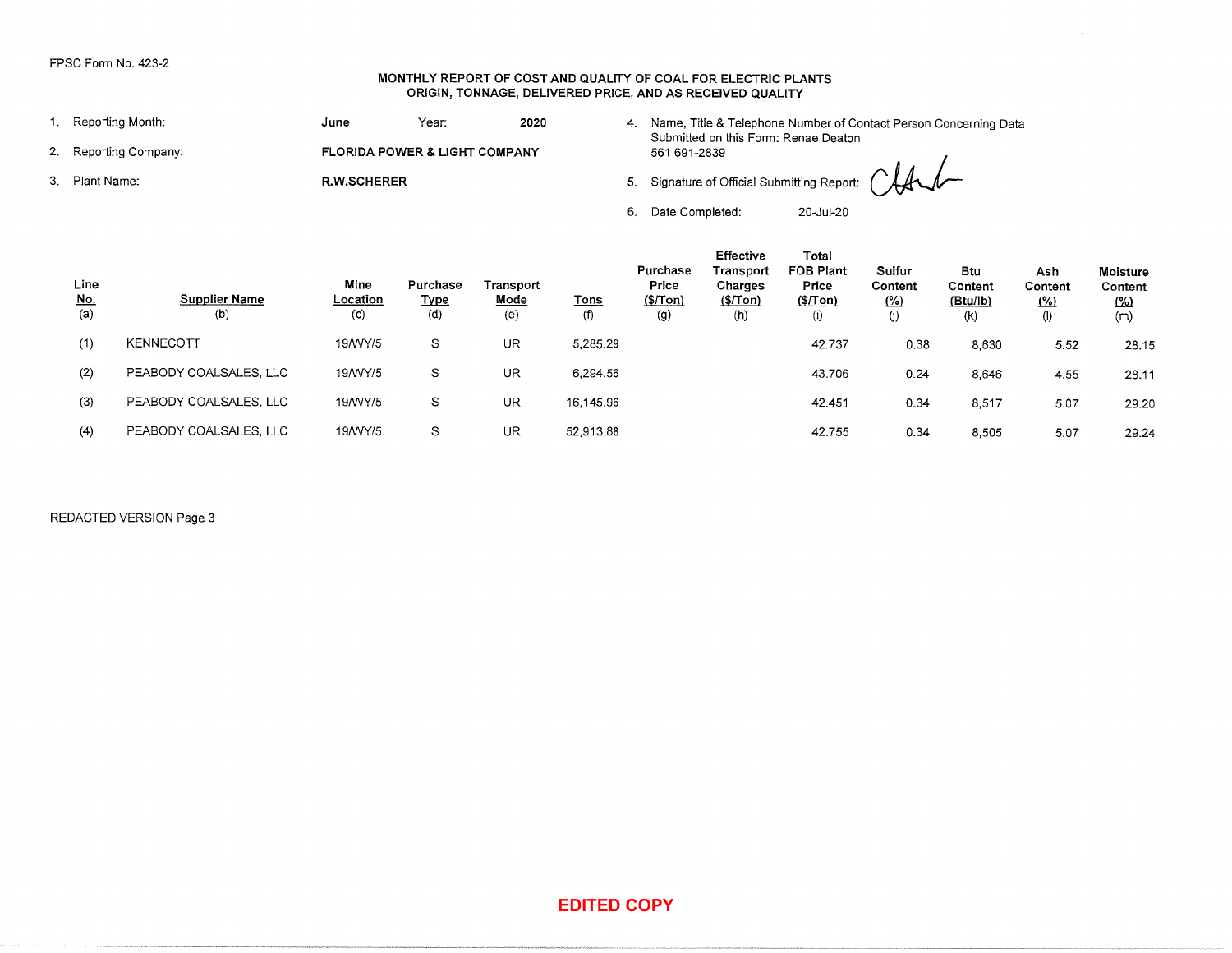### MONTHLY REPORT OF COST AND QUALITY OF COAL FOR ELECTRIC PLANTS DETAILED PURCHASED COAL INVOICE INFORMATION

| 1. Reporting Month:<br>June<br>Year:<br>2020<br>4. Name, Title & Telephone Number of Contact Person Concerning Data<br>Submitted on this Form: Renae Deaton<br>Reporting Company:<br>FLORIDA POWER & LIGHT COMPANY<br>561 691-2839<br>2.<br>Signature of Official Submitting Report:<br>R.W.SCHERER<br>5.<br>3. Plant Name:<br>6. Date Completed:<br>20-Jul-20<br>FOB<br>Shorthaul<br>Original<br>Retroactive<br>Effective<br>Mine<br>& Loading<br>Price<br>Invoice<br>Base<br>Quality<br>Purchase<br>Line<br>Mine<br>Purch.<br>Price<br>Charges<br>Price<br>Price<br>Increase<br>Adjustments<br>Price<br><b>Supplier Name</b><br>(\$/Tom)<br><u>No.</u><br>Location<br><b>Type</b><br>(S/Ion)<br>(S/Ion)<br>(\$/Tom)<br>(S/ Ton)<br><b>Tons</b><br>(S/Ion)<br>(S/ Ton)<br>(0)<br>(a)<br>(c)<br>(d)<br>(f)<br>(g)<br>(h)<br>(e)<br>(i)<br>(j)<br>(k)<br>(1)<br>(1)<br>KENNECOTT<br>19/WY/5<br>S<br>5,285.29<br>0.259<br>0.205<br>$\blacksquare$<br>PEABODY COALSALES, LLC<br>19/WY/5<br>S<br>6,294.56<br>0.300<br>(2)<br>0.058<br>$\blacksquare$<br>PEABODY COALSALES, LLC<br>$\mathbb S$<br>16,145.96<br>19/WY/5<br>0.290<br>(3)<br>0.019<br><br>(4)<br>PEABODY COALSALES, LLC<br>$\mathbb S$<br>52,913.88<br>19/WY/5<br>0.291<br>0.038<br>$\overline{\phantom{a}}$<br>REDACTED VERSION Page 1<br><b>EDITED COPY</b> |  | FPSC Form No. 423-2(a) |  | MONTHLY REPORT OF COST AND QUALITY OF COAL FOR ELECTRIC PLANTS<br>DETAILED PURCHASED COAL INVOICE INFORMATION |  |  |  |  |
|-----------------------------------------------------------------------------------------------------------------------------------------------------------------------------------------------------------------------------------------------------------------------------------------------------------------------------------------------------------------------------------------------------------------------------------------------------------------------------------------------------------------------------------------------------------------------------------------------------------------------------------------------------------------------------------------------------------------------------------------------------------------------------------------------------------------------------------------------------------------------------------------------------------------------------------------------------------------------------------------------------------------------------------------------------------------------------------------------------------------------------------------------------------------------------------------------------------------------------------------------------------------------------------------------------------------------|--|------------------------|--|---------------------------------------------------------------------------------------------------------------|--|--|--|--|
|                                                                                                                                                                                                                                                                                                                                                                                                                                                                                                                                                                                                                                                                                                                                                                                                                                                                                                                                                                                                                                                                                                                                                                                                                                                                                                                       |  |                        |  |                                                                                                               |  |  |  |  |
|                                                                                                                                                                                                                                                                                                                                                                                                                                                                                                                                                                                                                                                                                                                                                                                                                                                                                                                                                                                                                                                                                                                                                                                                                                                                                                                       |  |                        |  |                                                                                                               |  |  |  |  |
|                                                                                                                                                                                                                                                                                                                                                                                                                                                                                                                                                                                                                                                                                                                                                                                                                                                                                                                                                                                                                                                                                                                                                                                                                                                                                                                       |  |                        |  |                                                                                                               |  |  |  |  |
|                                                                                                                                                                                                                                                                                                                                                                                                                                                                                                                                                                                                                                                                                                                                                                                                                                                                                                                                                                                                                                                                                                                                                                                                                                                                                                                       |  |                        |  |                                                                                                               |  |  |  |  |
|                                                                                                                                                                                                                                                                                                                                                                                                                                                                                                                                                                                                                                                                                                                                                                                                                                                                                                                                                                                                                                                                                                                                                                                                                                                                                                                       |  |                        |  |                                                                                                               |  |  |  |  |
|                                                                                                                                                                                                                                                                                                                                                                                                                                                                                                                                                                                                                                                                                                                                                                                                                                                                                                                                                                                                                                                                                                                                                                                                                                                                                                                       |  |                        |  |                                                                                                               |  |  |  |  |
|                                                                                                                                                                                                                                                                                                                                                                                                                                                                                                                                                                                                                                                                                                                                                                                                                                                                                                                                                                                                                                                                                                                                                                                                                                                                                                                       |  |                        |  |                                                                                                               |  |  |  |  |
|                                                                                                                                                                                                                                                                                                                                                                                                                                                                                                                                                                                                                                                                                                                                                                                                                                                                                                                                                                                                                                                                                                                                                                                                                                                                                                                       |  |                        |  |                                                                                                               |  |  |  |  |
|                                                                                                                                                                                                                                                                                                                                                                                                                                                                                                                                                                                                                                                                                                                                                                                                                                                                                                                                                                                                                                                                                                                                                                                                                                                                                                                       |  |                        |  |                                                                                                               |  |  |  |  |
|                                                                                                                                                                                                                                                                                                                                                                                                                                                                                                                                                                                                                                                                                                                                                                                                                                                                                                                                                                                                                                                                                                                                                                                                                                                                                                                       |  |                        |  |                                                                                                               |  |  |  |  |
|                                                                                                                                                                                                                                                                                                                                                                                                                                                                                                                                                                                                                                                                                                                                                                                                                                                                                                                                                                                                                                                                                                                                                                                                                                                                                                                       |  |                        |  |                                                                                                               |  |  |  |  |